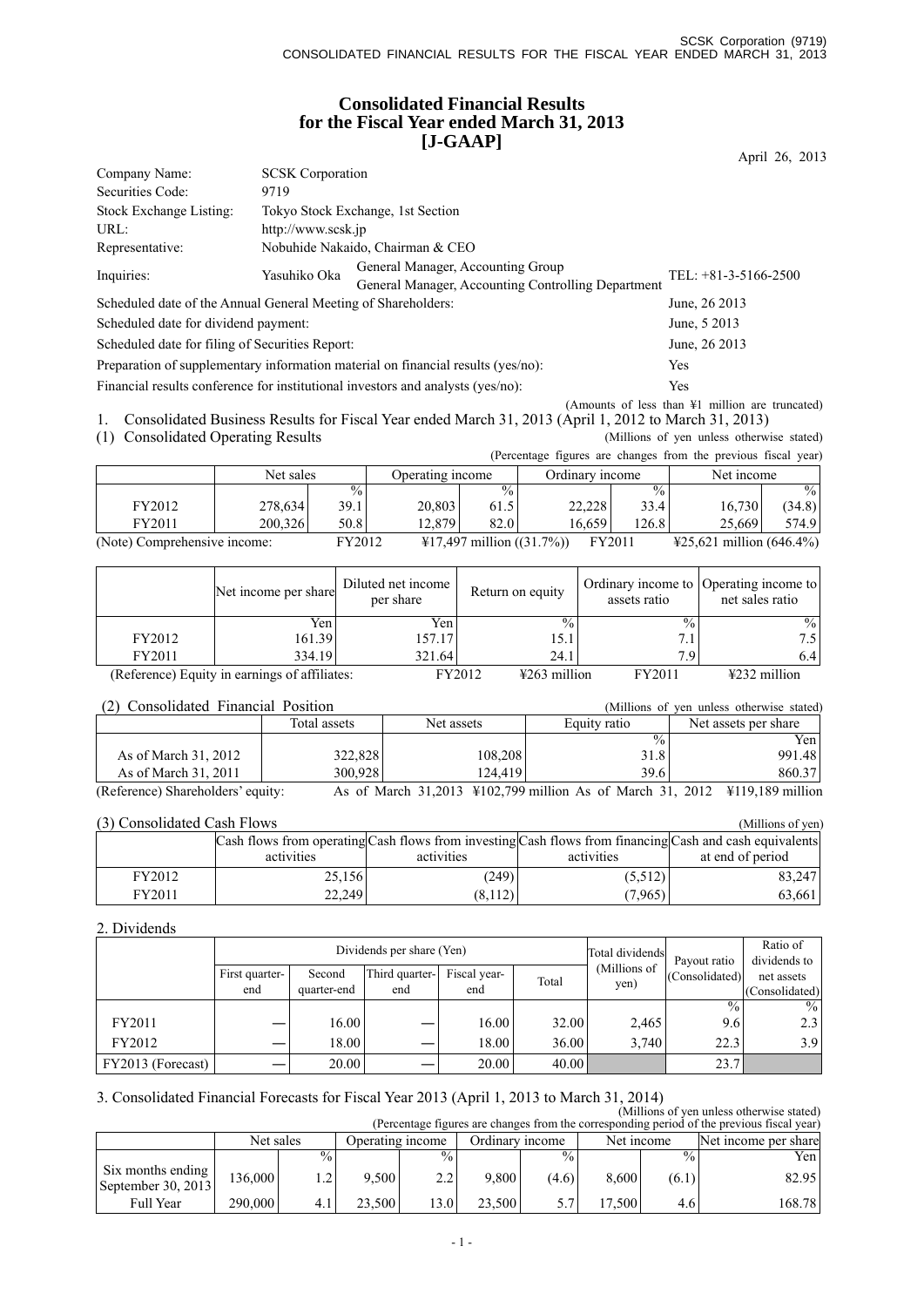\*Notes

(1) Changes in significant subsidiaries during the period: None

(Changes in specified subsidiaries accompanying changes in scope of consolidation)

(2) Changes in accounting policies, changes in accounting estimates and restatement of prior period financial statements after error corrections

1) Changes in accounting policies, changes in accounting standards and other regulations: None

2) Changes in accounting policies due to other reasons: None

- 3) Changes in accounting estimates: None
- 4) Restatement of prior period financial statements after error corrections: None

(3) Number of shares issued (Common stock)

1) The number of shares issued as of the period-end (including treasury stock)

|                                                                | As of March 31, 2013 | 107,986,403 shares |  |  |  |  |  |  |
|----------------------------------------------------------------|----------------------|--------------------|--|--|--|--|--|--|
|                                                                | As of March 31, 2012 | 107,986,403 shares |  |  |  |  |  |  |
| 2) The number of shares of treasury stock as of the period-end |                      |                    |  |  |  |  |  |  |
|                                                                | As of March 31, 2013 | 4,303,745 shares   |  |  |  |  |  |  |
|                                                                | As of March 31, 2012 | 4,322,267 shares   |  |  |  |  |  |  |
| 3) The average number of shares during the period              |                      |                    |  |  |  |  |  |  |
|                                                                | As of March 31, 2013 | 103,665,373 shares |  |  |  |  |  |  |
|                                                                | As of March 31, 2012 | 76,810,279 shares  |  |  |  |  |  |  |

(Reference) Summary of Non-Consolidated Business Results

1. Non-Consolidated Business Results for Fiscal Year 2012 (April 1, 2012 to March 31, 2013)

(1) Non-Consolidated Operating Results (Millions of yen unless otherwise stated)

(Percentage figures are changes from the previous fiscal year)

|        | Net sales    |               | Operating income          |               | Ordinary income |               | Net income |               |
|--------|--------------|---------------|---------------------------|---------------|-----------------|---------------|------------|---------------|
|        |              | $\frac{0}{0}$ |                           | $\frac{0}{0}$ |                 | $\frac{0}{0}$ |            | $\frac{0}{0}$ |
| FY2012 | 221,472      | 29.5          | 16,666                    | 47.9          | 17,588          | 19.3          | 13,696     | (48.8)        |
| FY2011 | 1,062<br>171 | 32.9          | $\gamma$<br>$+ +$ , $- +$ | 62.8          | 14,737          | 105.0         | 26,740     | 584.7         |

|        | Net income per share | Diluted net income per<br>share |
|--------|----------------------|---------------------------------|
|        | Yen                  | Yen                             |
| FY2012 | 131.81               | 128.57                          |
| FY2011 | 347.04               | 334.03                          |

## (2) Non-Consolidated Financial Position

|                         | Total assets | Net assets | Equity ratio  | Net assets per share |
|-------------------------|--------------|------------|---------------|----------------------|
|                         |              |            | $\frac{0}{0}$ | Yen                  |
| As of March 31,<br>2012 | 277,787      | 100.414    | 36.1          | 964.63               |
| As of March 31.<br>2011 | 252,677      | 119,901    | 47.4          | 863.39               |

(Reference) Shareholders' equity: As of March 31, 2013 ¥100,246 million As of March 31, 2012 ¥119,711 million

\*Notification regarding the auditing process

・This financial report is not within the scope of the auditing process as prescribed by the Financial Instruments and Exchange Act. Therefore, and as of the time of disclosure, the auditing process of this financial report has not been completed.

\*Notice regarding the appropriate use of the financial forecasts

・This document contains forward-looking statements based on a number of assumptions and beliefs made by management in light of information currently available. Actual results can differ materially from these projections for a wide variety of reasons. For further notification on the use of matters assumed concerning the results forecasts and the forecasts please see Consolidated forecasts for the fiscal year ending March 31, 2014, page 9.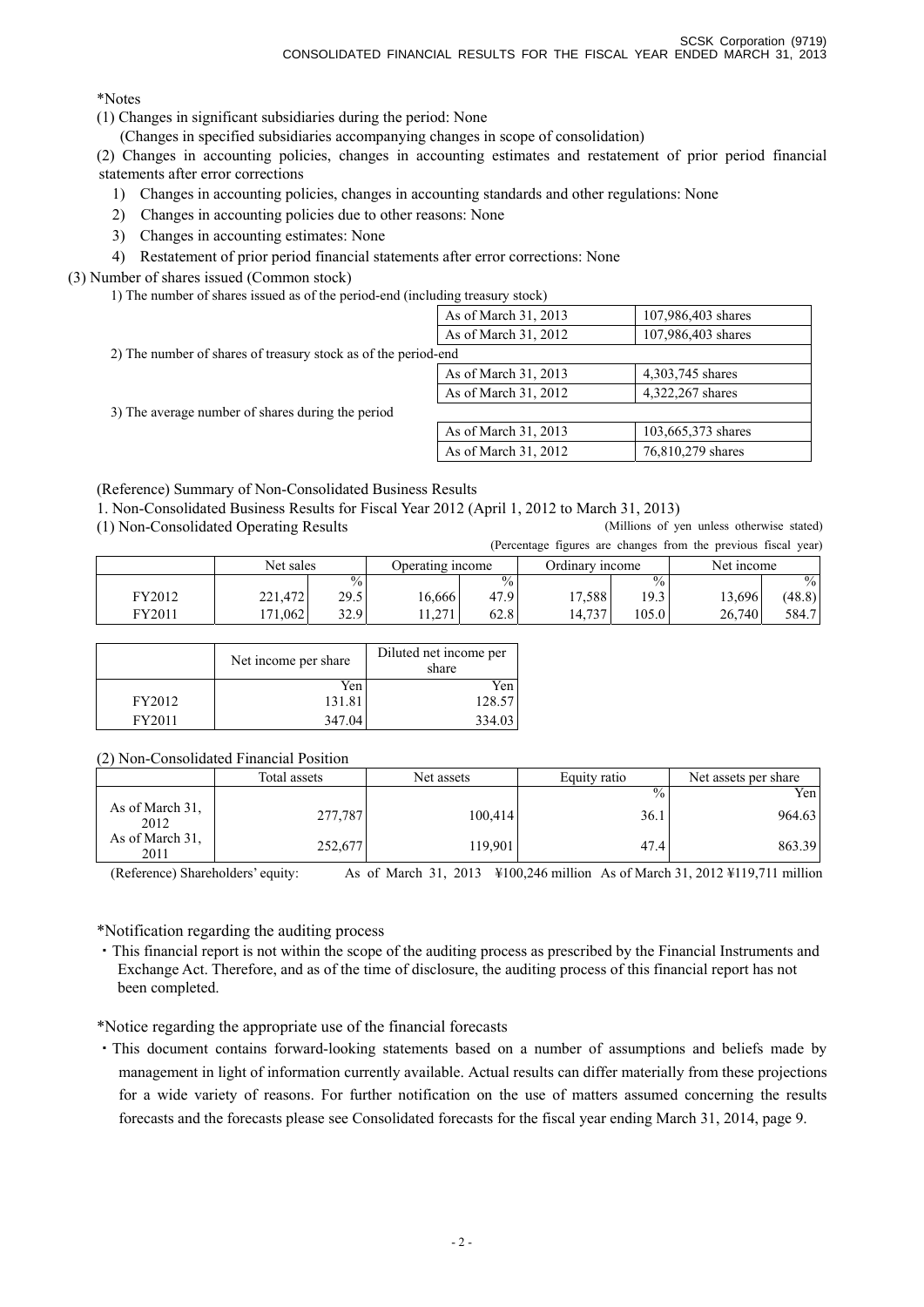# **Contents**

| 1.             |     | Operating results and analysis encourance contained a series of the series of the series of the series of the series of the series of the series of the series of the series of the series of the series of the series of the |    |
|----------------|-----|-------------------------------------------------------------------------------------------------------------------------------------------------------------------------------------------------------------------------------|----|
|                | (1) |                                                                                                                                                                                                                               |    |
|                | (2) |                                                                                                                                                                                                                               |    |
|                | (3) |                                                                                                                                                                                                                               | 9  |
|                | (4) | Basic policy regarding allocation of profits and dividends for fiscal year ended March 31, 2013 and fiscal                                                                                                                    |    |
|                |     |                                                                                                                                                                                                                               |    |
| 2.             |     |                                                                                                                                                                                                                               |    |
| 3.             |     |                                                                                                                                                                                                                               |    |
|                | (1) |                                                                                                                                                                                                                               |    |
|                | (2) |                                                                                                                                                                                                                               |    |
|                | (3) |                                                                                                                                                                                                                               |    |
| 4.             |     |                                                                                                                                                                                                                               |    |
|                | (1) |                                                                                                                                                                                                                               |    |
|                | (2) |                                                                                                                                                                                                                               |    |
|                | (3) |                                                                                                                                                                                                                               |    |
|                | (4) |                                                                                                                                                                                                                               |    |
|                | (5) |                                                                                                                                                                                                                               |    |
|                |     |                                                                                                                                                                                                                               |    |
|                |     |                                                                                                                                                                                                                               |    |
|                |     |                                                                                                                                                                                                                               |    |
|                |     |                                                                                                                                                                                                                               |    |
|                |     |                                                                                                                                                                                                                               |    |
|                |     |                                                                                                                                                                                                                               |    |
| 5 <sub>1</sub> |     |                                                                                                                                                                                                                               | 38 |
|                |     |                                                                                                                                                                                                                               | 38 |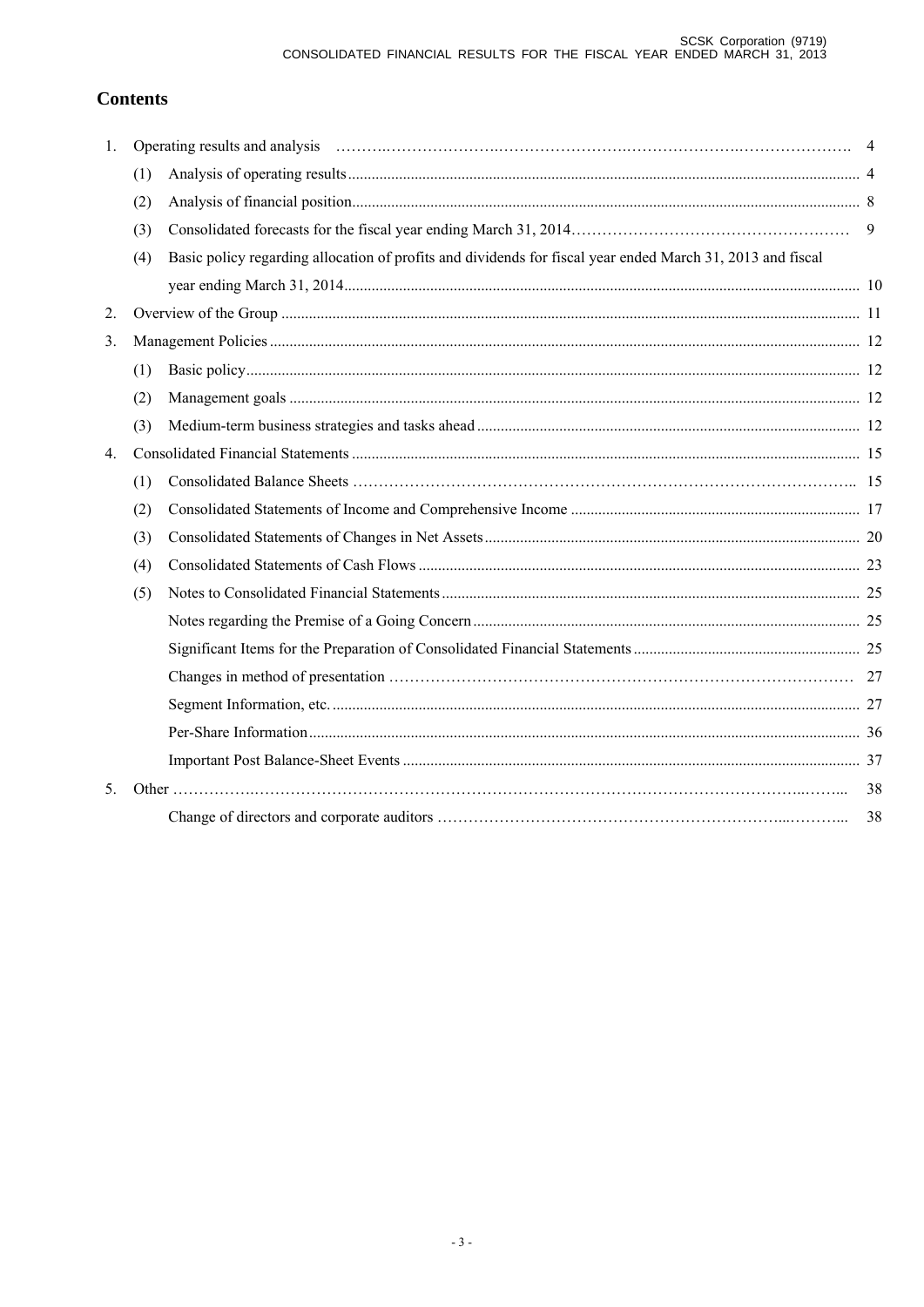#### **1. Operating results and analysis**

#### **(1) Analysis of operating results**

In the period under review, the Japanese economy was somewhat weak against a background of restrained corporate investment, affected by uncertainty in Sino-Japanese relations and the European economy. However, since the end of the 2012 calendar year the new government has begun implementing various economic and financial policies and introduced a large supplementary budget and inflation targets. This has led to improved economic sentiment, with a correction of the yen's appreciation in foreign exchange markets and a sharp rise in the stock market.. At present, as public investment is being supported by various economic policies, and as the corporate outlook and individual consumer perceptions improve, it appears that individual consumption and housing investment are recovering, with the Japanese economy bottoming out and transitioning to a mild growth.

The business environment surrounding our Group has improved accordingly, supported by stronger IT investment by corporate customers who had restrained or postponed spending in recent years.

Notable demand for strategic IT investment is being seen in a number of areas, with the manufacturing and distribution sectors taking measures to strengthen production and sales and globalize activities, the telecommunications industry enhancing systems for smartphone-related business, and strong demand in the financial industry for IT investment relating to business mergers and integration, particularly from banking and insurance industry customers.

Additionally, demand has grown for cloud-type IT services to further increase work efficiency and production, while data centers' needs for business continuity planning and disaster recovery, spurred by the Great East Japan Earthquake of two years ago, are continuing to increase.

Turning to the Company's consolidated operating results for the fiscal year under review, net sales increased 39.1% compared to the same period of the previous fiscal year to ¥278,634 million, supported by the business environment outlined above and reflecting strong business growth, in particular from distribution, telecommunications, and financial customers in system development, as well as the increased business scale due to the merger.

Operating income increased 61.5% year on year to ¥20,803 million. This was attributable to a company-wide initiative to increase efficiency and reduce expenses in numerous areas, including SG&A costs. Ordinary income increased 33.4% to ¥22,228 million. Net income decreased 34.8% to ¥16,730 million, reflecting the absence of deferred tax assets arising from the merger that were recorded in the previous year. For the period under review, net income before income taxes, etc. actually increased significantly over the previous comparable period.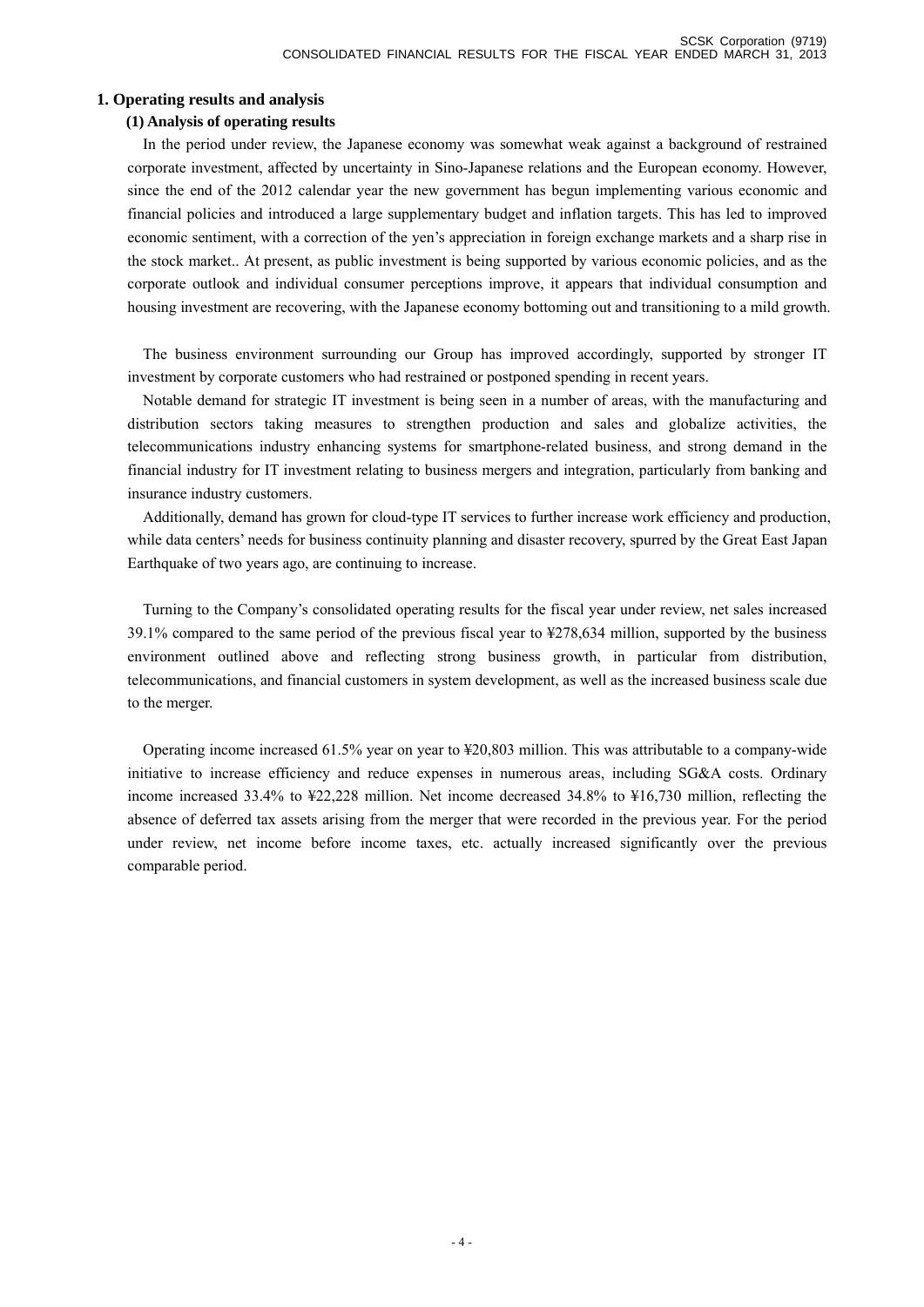Business results by reported segment follow. In accordance with changes in the method of segmentation implemented from the fiscal year under review, results for the previous fiscal year have been restated to enable comparison.

| (Unit: Millions of yen unless otherwise stated)               |                                                  |               |                                   |               |                                     |               |  |
|---------------------------------------------------------------|--------------------------------------------------|---------------|-----------------------------------|---------------|-------------------------------------|---------------|--|
|                                                               | Previous fiscal year<br>Fiscal year under review |               |                                   |               |                                     |               |  |
| Net sales by segment                                          | (April 1, 2011-<br>March 31 2012)                |               | (April 1, 2012-<br>March 31 2013) |               | Change from previous<br>fiscal year |               |  |
|                                                               | Amount                                           | Share $(\% )$ | Amount                            | Share $(\% )$ | Amount                              | $\frac{0}{0}$ |  |
| <b>Industrial Systems</b><br><b>Business</b>                  | 47,726                                           | 23.8          | 65,834                            | 23.6          | 18,107                              | 37.9          |  |
| <b>Financial Systems</b><br><b>Business</b>                   | 31,515                                           | 15.7          | 51,855                            | 18.6          | 20,339                              | 64.5          |  |
| Global Systems<br><b>Business</b>                             | 12,141                                           | 6.1           | 12,809                            | 4.6           | 667                                 | 5.5           |  |
| Business Solutions and<br>Cross-Functional<br><b>Business</b> | 10,026                                           | 5.0           | 16,467                            | 5.9           | 6,441                               | 64.2          |  |
| <b>Business Services</b>                                      | 15,591                                           | 7.8           | 31,208                            | 11.2          | 15,616                              | 100.2         |  |
| IT Management                                                 | 25,120                                           | 12.5          | 38,390                            | 13.8          | 13,270                              | 52.8          |  |
| <b>IT Platform Solutions</b>                                  | 55,759                                           | 27.8          | 58,028                            | 20.8          | 2,269                               | 4.1           |  |
| Prepaid Card Business                                         | 1,722                                            | 0.9           | 3,302                             | 1.2           | 1,579                               | 91.7          |  |
| Other                                                         | 722                                              | 0.4           | 737                               | 0.3           | 15                                  | 2.2           |  |
| Total                                                         | 200,326                                          | 100.0         | 278,634                           | 100.0         | 78,307                              | 39.1          |  |

(Notes) 1 Net sales by segment is based on sales to external customers.

 2 For information on changes to reporting segments please refer to (5) Notes to consolidated financial statements in 4. Consolidated Financial Statements.

3 As the Company underwent a merger on October 1, 2011, the results for the previous fiscal year do not include the first half results of CSK Corporation ("CSK"), one of the merging entities, before the day of the merger. Therefore, comparison of results for segments for the fiscal year under review with the previous fiscal year include the effects of the business expansion from the merger, except for Global Systems Business which was unaffected by the merger.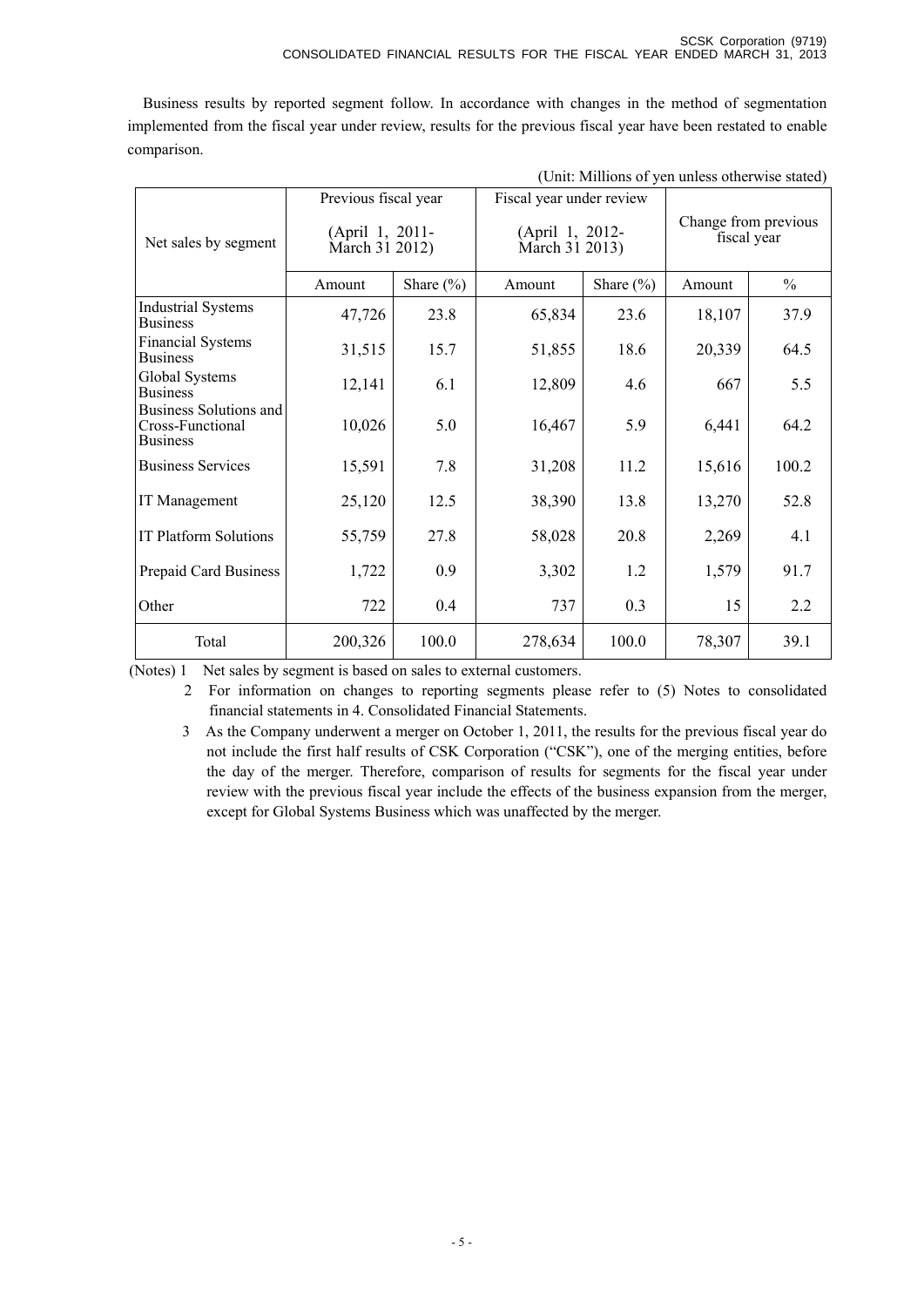#### **Industrial Systems Business**

System development orders for customers in the distribution, communications and service sectors were firm with a number of large orders. Net sales were ¥65,834 million and segment income was ¥5,072 million.

#### **Financial Systems Business**

System development orders in the banking sector were firm with net sales of ¥51,855 million and segment income of ¥4,731 million.

## **Global Systems Business**

Global System related sales were firm with net sales of ¥12,809 million and segment income of ¥2,039 million.

## **Business Solutions and Cross-Functional Business**

ERP related system development aimed at the manufacturing, communications and service industries trended favorably, with net sales of ¥16,467 million and segment income of ¥1,322 million.

#### **Business Services**

BPO business was firm, with manufacturing business related contact center sales and EC fulfillment sales leading to net sales of ¥31,208 million and segment income of ¥996 million.

#### **IT Management**

Business was firm on cloud date center business for the manufacturing and communications industries, with net sales of ¥38,390 million and segment income of ¥3,144 million.

## **IT Platform Solutions**

Business was firm on sales of network, CAD and security products, with net sales of ¥58,028 million and segment income of ¥3,617 million.

## **Prepaid Card Business**

Business related to the issuing and settlement of prepaid cards was firm, with net sales of ¥3,302 million and segment income of ¥572 million.

#### **Other**

Net sales were ¥737 million on facility maintenance and lease income. Segment income was ¥244 million.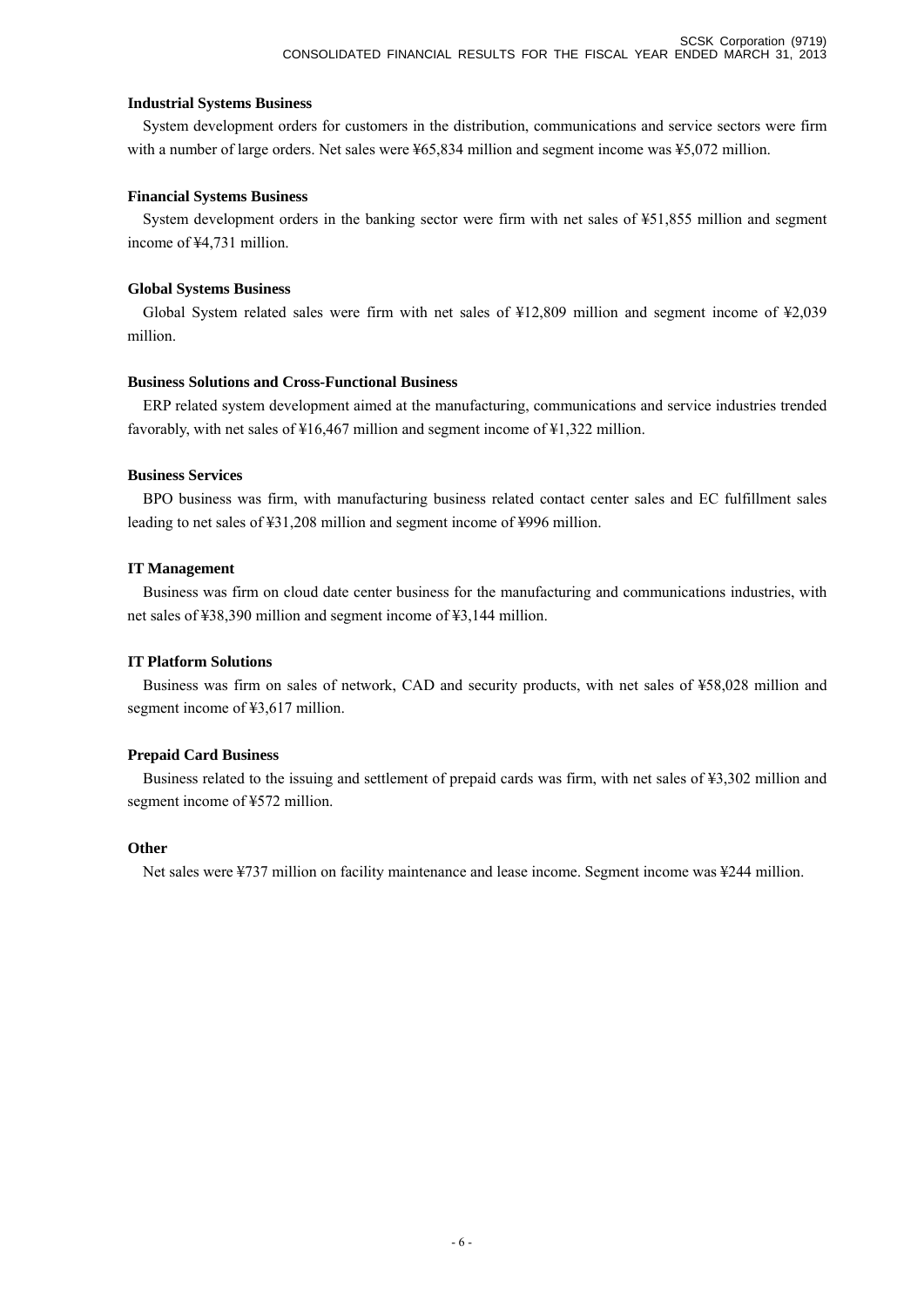Net sales in the service-type classifications of System Development, System maintenance and operation/ Services, Packaged Software/ Hardware Sales and Prepaid Card Business were as follows.

In accordance with changes in classification and method of segmentation in figures for the fiscal year under review, figures for the previous fiscal year have been restated to enable comparison.

|                                               | Previous fiscal year              |               | Fiscal year under review          |               |                                     |               |  |
|-----------------------------------------------|-----------------------------------|---------------|-----------------------------------|---------------|-------------------------------------|---------------|--|
|                                               | (April 1, 2011-<br>March 31 2012) |               | (April 1, 2012-<br>March 31 2013) |               | Change from previous<br>fiscal year |               |  |
|                                               | Amount                            | Share $(\% )$ | Amount                            | Share $(\% )$ | Amount                              | Share $(\% )$ |  |
| <b>System Development</b>                     | 73,811                            | 36.8          | 112,316                           | 40.3          | 38,504                              | 52.2          |  |
| System maintenance<br>and operation/ Services | 68,296                            | 34.1          | 104,284                           | 37.4          | 35,988                              | 52.7          |  |
| Packaged Software/<br>Hardware Sales          | 56,496                            | 28.2          | 58,731                            | 21.1          | 2,235                               | 4.0           |  |
| Prepaid Card                                  | 1,722                             | 0.9           | 3,302                             | 1.2           | 1,579                               | 91.7          |  |
| Total                                         | 200,326                           | 100.0         | 278,634                           | 100.0         | 78,307                              | 39.1          |  |

In System Development, due to the strategic development of various types of application software to support customers' initiatives to strengthen their business, along with a favorable change in development work in the production management, Sales management, CRM and Global systems, net sales reached ¥112,316 million.

In System maintenance and operation/ Services, by reflecting needs for various cloud data center service in addition to various outsourcing service, net sales reached ¥104,284 million.

In Packaged Software/ Hardware Sales, as large-scale orders from educational and research facilities declined compared to the previous fiscal year, sales did not increase as much as in other sales segments and net sales were ¥58,731 million.

In the Prepaid Card, business related to the issuance and settlement of prepaid cards was firm, with net sales of ¥3,302 million.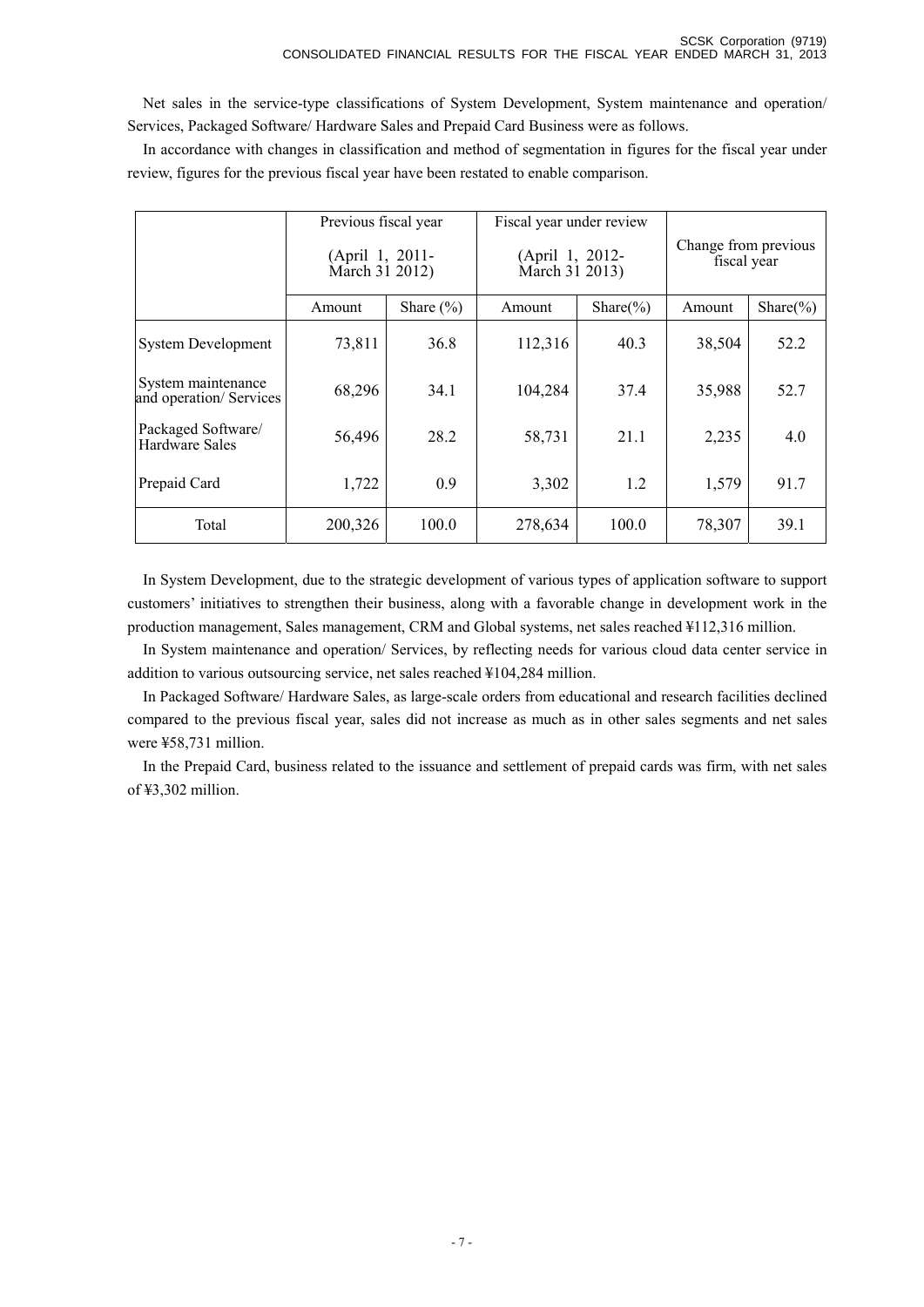#### **(2) Analysis of financial position**

#### **(1) Assets, liabilities and net assets**

#### **Assets**

Assets as of March 31, 2013 were ¥322,828 million, an increase of 7.3%, or ¥21,900 million, compared to March 31, 2012.

#### **Liabilities**

Liabilities as of March 31, 2013 were ¥214,619 million, an increase of 21.6%, or ¥38,110 million, compared to March 31, 2012. The main factor behind the increase was a bond issue and borrowing, which increased liabilities by ¥30,000 million.

#### **Net assets**

Net assets as of March 31, 2013 were ¥108,208 million, a decrease of 13.0%, or ¥16,210 million, compared to March 31, 2012. The main factor behind the decrease was the repurchase and cancellation of Class A and Class B preferred shares, which decreased net assets by ¥30,077 million.

#### **(2) Analysis of cash flow**

Cash and cash equivalents ("cash") as of March 31, 2013 was ¥83,247 million, an increase of ¥19,586 million compared to March 31, 2012. The increase or decrease in each cash flow type and the main factors for such changes are as follows.

#### **Cash flow from operating activities**

Net cash provided by operating activities was ¥25,156 million.

The main cash inflow factors were income before taxes and minority interests of ¥16,317 million, depreciation and amortization expenses of ¥6,690 million, and an increase in accounts payable of ¥1,292 million. The main cash outflow factor was a decrease in accounts payable of ¥5,646 million.

#### **Cash flow from investing activities**

Net cash used in investing activities was ¥249 million.

The main cash inflow factor was income from the recovery of short-term loans of ¥6,933 million. The main cash outflow factors were acquisition of tangible fixed assets of ¥8,263 million and acquisition of intangible fixed assets including software of ¥2,483 million.

#### **Cash flow from financing activities**

Net cash used in financing activities was ¥5,512 million.

The main cash outflow factors, despite the impact of repurchasing and cancelling preferred shares, were year-end dividend payments of ¥1,662 million (¥16 per share) for the fiscal year ended March 31, 2012 and interim dividend payments of ¥1,870 million (¥18 per share) for the fiscal year ended March 31, 2013.

With respect to cash flow for the fiscal year ending March 31, 2014, the Company forecasts net cash provided by operating activities of approximately ¥27.0 billion, due to income before taxes and minority interests, depreciation and amortization expenses and other factors. For cash flow from investing activities, the Company plans to make equipment and other investments for the purpose of enhancing its operating foundation and earnings base. Net cash used in financing activities is projected to be approximately ¥4.9 billion, reflecting the maturation of convertible bonds, along with loan repayments and dividend payments.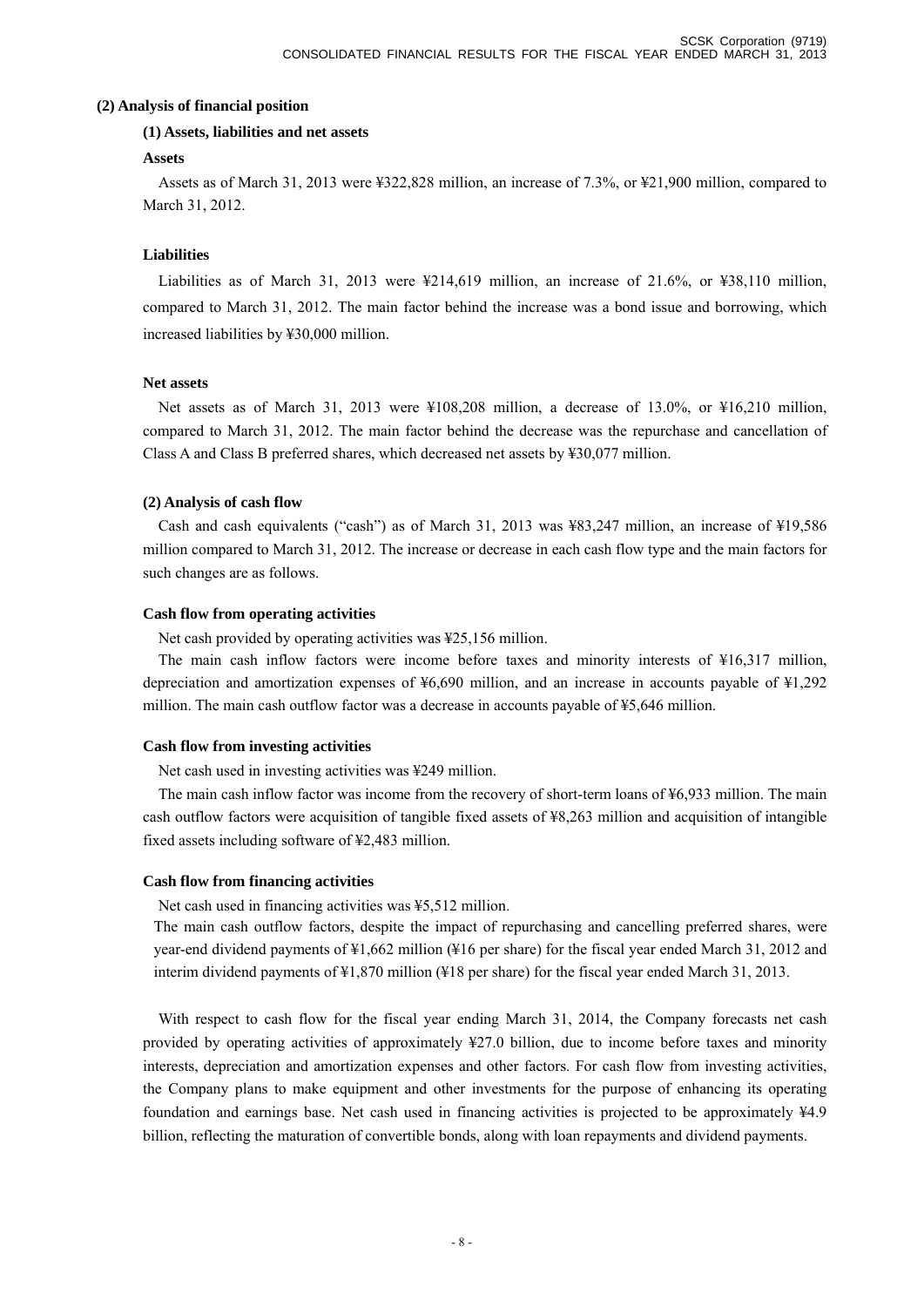|                                                        | <b>FY2008</b> | FY2009 | FY2010 | FY2011 | FY2012 |
|--------------------------------------------------------|---------------|--------|--------|--------|--------|
| Equity ratio $(\%)$                                    | 78.5          | 78.5   | 77.6   | 39.6   | 31.8   |
| Equity ratio based on market<br>price $(\% )$          | 49.6          | 57.6   | 47.8   | 45.2   | 58.9   |
| Ratio of interest-bearing debt<br>to cash flow $(\% )$ | 16.8          | 33.3   | 33.3   | 267.3  | 352.3  |
| Interest coverage ratio (times)                        | 316.1         | 535.3  | 273.5  | 119.0  | 64.5   |

#### **(Reference) Trends in cash-flow related indicators**

- Shareholders' equity ratio = Net assets/total assets

- Shareholders' equity ratio based on market price = Market capitalization/total assets
- Ratio of interest-bearing debt to cash flow = Interest-bearing debt/cash flow
- Interest coverage ratio = Cash flow/interest paid

#### Notes:

- 1. All indicators are calculated from consolidated financial results figures.
- 2. Market capitalization = share price at end of period x total shares outstanding at end of period (excluding treasury stock)
- 3. Cash flow is net cash from operating activities.
- 4. Interest-bearing debt is all debt recorded on the consolidated balance sheet on which interest is paid.

#### **(3) Consolidated forecasts for the fiscal year ending March 31, 2014**

In the Japanese economy, currently long-term interest rates are falling further as the appreciation of the yen is receiving a large correction, reflecting the Abe administration having begun proactive fiscal and economic policies with a large-scale supplementary budget, and the Bank of Japan deciding to introduce unprecedented qualitative and quantitative easing. These measures by the government are supporting sentiment in the Japanese economy and creating an expectation for economic improvement and the end of deflation.

Overseas economies are generally on an improving trend, except for the continuing uncertainty in Europe, with US consumer spending and housing investment firming as capex begins to recover, and developing countries expected to recover from the slowing in economic growth.

With the aforementioned economic trends as a background, corporate capex in Japan, which directly affects the Company's business, is being progressed more actively through the planning stage by management teams, and future investment amounts are expected to show a slow but definite increase. However, until improvement in business earnings is confirmed, and especially for the first half of the next fiscal year, corporate customers are expected to continue taking a cautious approach to capex.

Based on this economic outlook, investment in the IT sector is expected to be firm through renewal of IT infrastructure with the arrival of the era of cloud computing, and through strategic investment in IT systems to improve business competitiveness in the manufacturing and distribution sectors. Large scale IT investment of various types by financial institutions is also contributing to a healthy outlook for IT investment. Depending on the effectiveness of the new administration's policies, concerns over a declining economy could resurface, and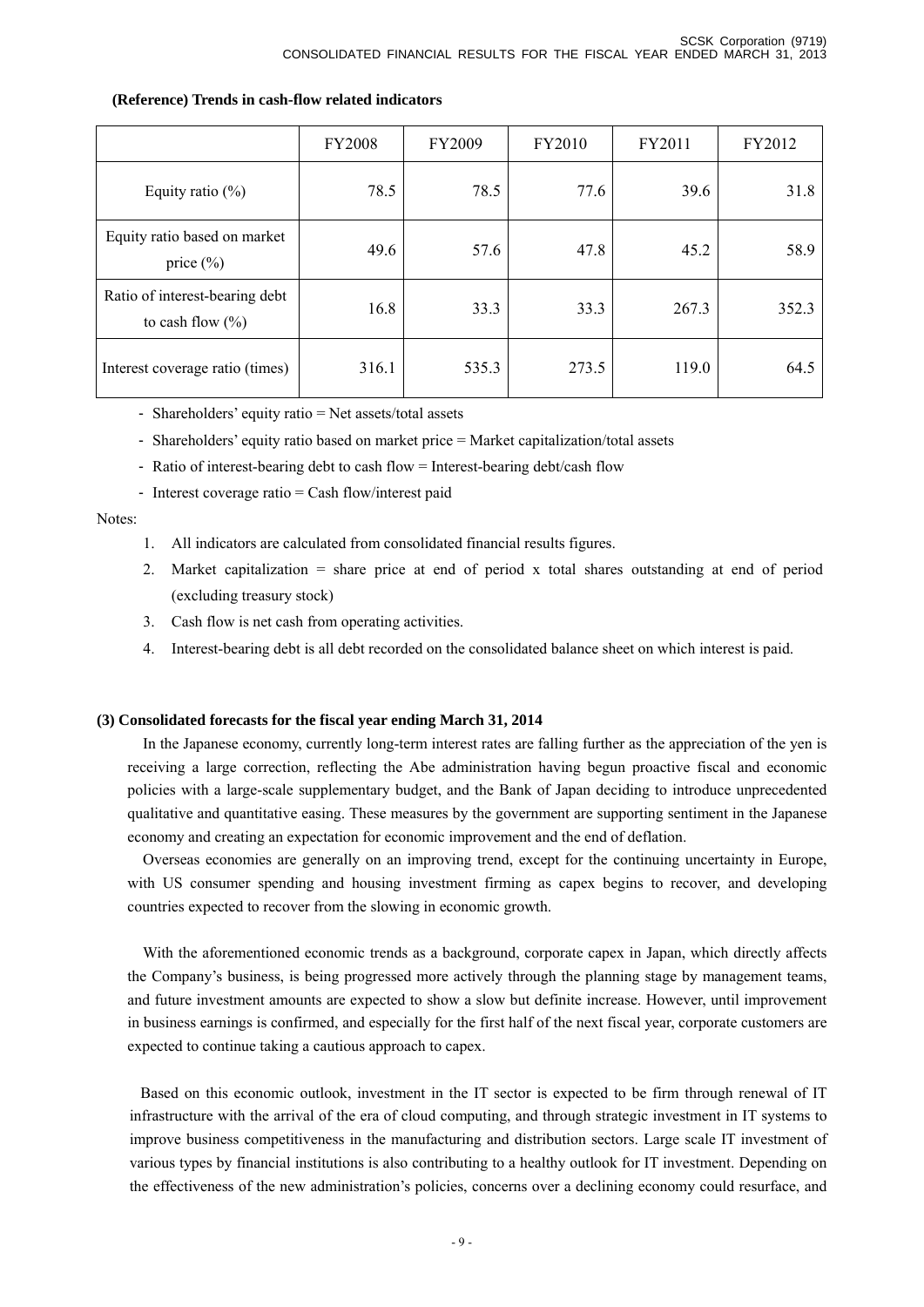although there is the possibility that corporate customers could resume their cautious stance on IT investment, the Company will push forward proactively with its three key strategies for medium-term growth (strategies promoting cross-selling, global solutions and cloud solutions) while implementing policies for the improvement of business efficiency, strengthening organizational capabilities and personnel, and planning to further enhance the Company's earnings base.

Reflecting the above outlook and based on the Company's policies, consolidated forecasts for the fiscal year ending March 31, 2014 are as follows.

|                               | Forecast                              | (YoY)      |
|-------------------------------|---------------------------------------|------------|
| Consolidated sales            | $\text{\textsterling}290,000$ million | $(+4.1\%)$ |
| Consolidated operating income | ¥23,500 million $(+13.0\%)$           |            |
| Consolidated ordinary income  | ¥23,500 million $(+5.7\%)$            |            |
| Consolidated net income       | $\text{\textsterling}17,500$ million  | $(+4.6\%)$ |

The above forecasts were created based on economic trends and the market environment as of the day these statements were issued. For various reasons, actual results may differ from the forecasts, and the forecasts may be subject to revision.

#### **(4) Basic policy for distribution of earnings, and dividends for the fiscal years ending March 2013 and 2014**

In determining the distribution of earnings, the Company aims to pay a stable dividend and increase returns to shareholders in response to stronger consolidated results, after giving comprehensive consideration to the Company's financial position, earnings trends, dividend trends, as well as the reserves for future business investment.

The Company issues two dividends annually from its surplus: an interim dividend and a year-end dividend. The decision on whether to issue dividends based on surplus lies with the Board of Directors.

The Company regards the acquisition of treasury shares as one means of returning profits to shareholders, and will consider any such acquisitions taking into account trends in the share price and shareholder returns.

For the fiscal year under review, as announced last May, the proposed year-end dividend is ¥18 per share. Together with the interim dividend of ¥18 per share made in December, the total annual dividend will be ¥36 per share, a year-on-year increase of ¥4 per share.

For the next fiscal year, ending March 31, 2014, in accordance with the increased forecast for earnings, the annual dividend is expected to increase ¥4 per share to ¥40 per share, comprising an interim dividend of ¥20 per share and a year-end dividend of ¥20 per share.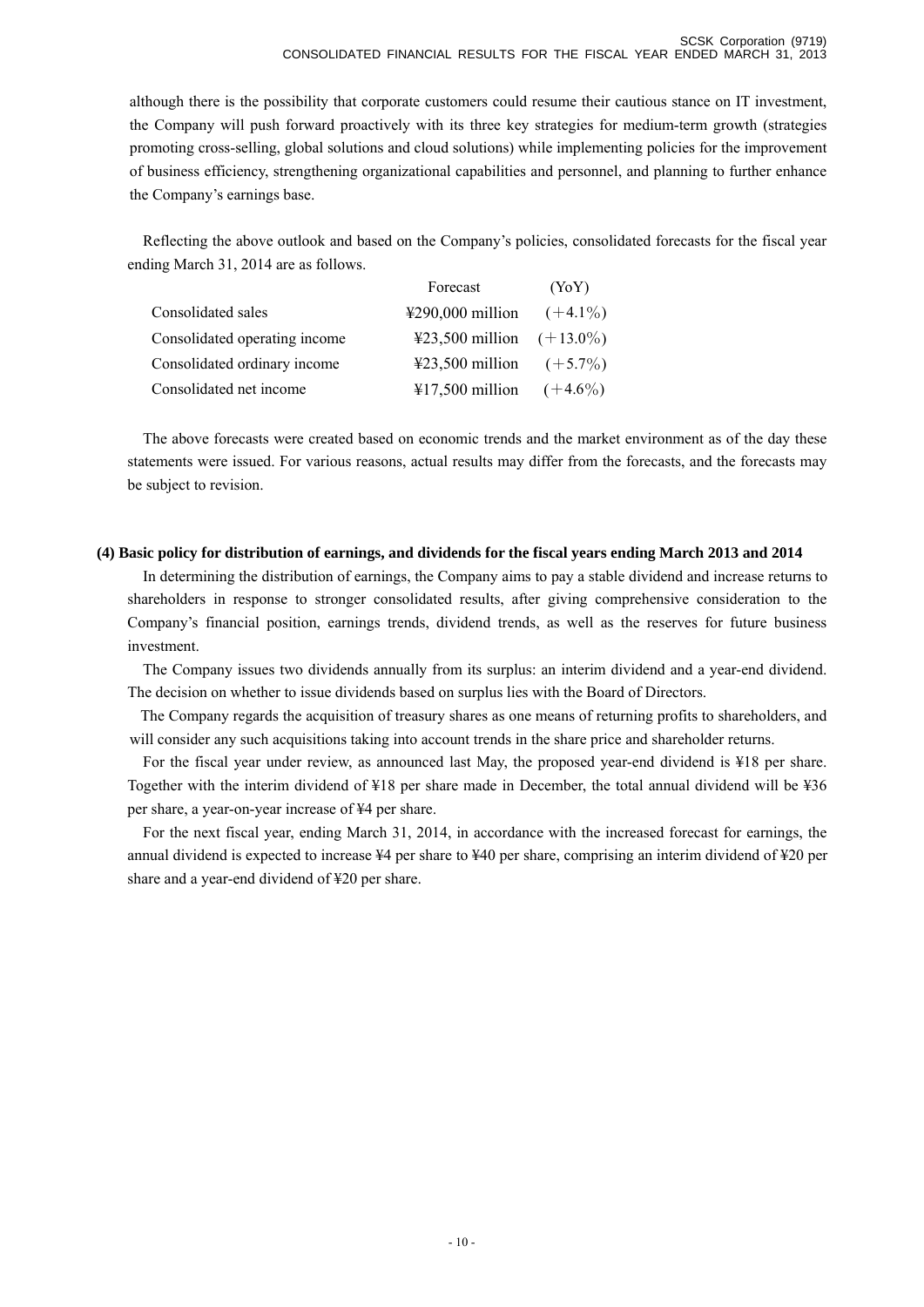## **2. Overview of the Group**

 The SCSK Group consists of 23 consolidated subsidiaries and 4 equity-method affiliates, and offers business service in IT infrastructure, Application Development, and BPO through collaboration among business segments in Industrial Systems business, Financial Systems business, Global Systems business, Business Solutions and Cross-Functional Business, Business Services, IT Management, IT Platform Solutions, and Prepaid Card Business. SCSK's parent company Sumitomo Corporation is a major customer.





(Notes) 1. In each segment except for Prepaid Card Business, the Company and its Group companies engage in business directly with customers, while also conduction business that complements intra-Group functions. 2. Bold denotes important consolidated subsidiaries.

(Listed consolidated subsidiaries) JIEC Co., Ltd. VERISERVE Corporation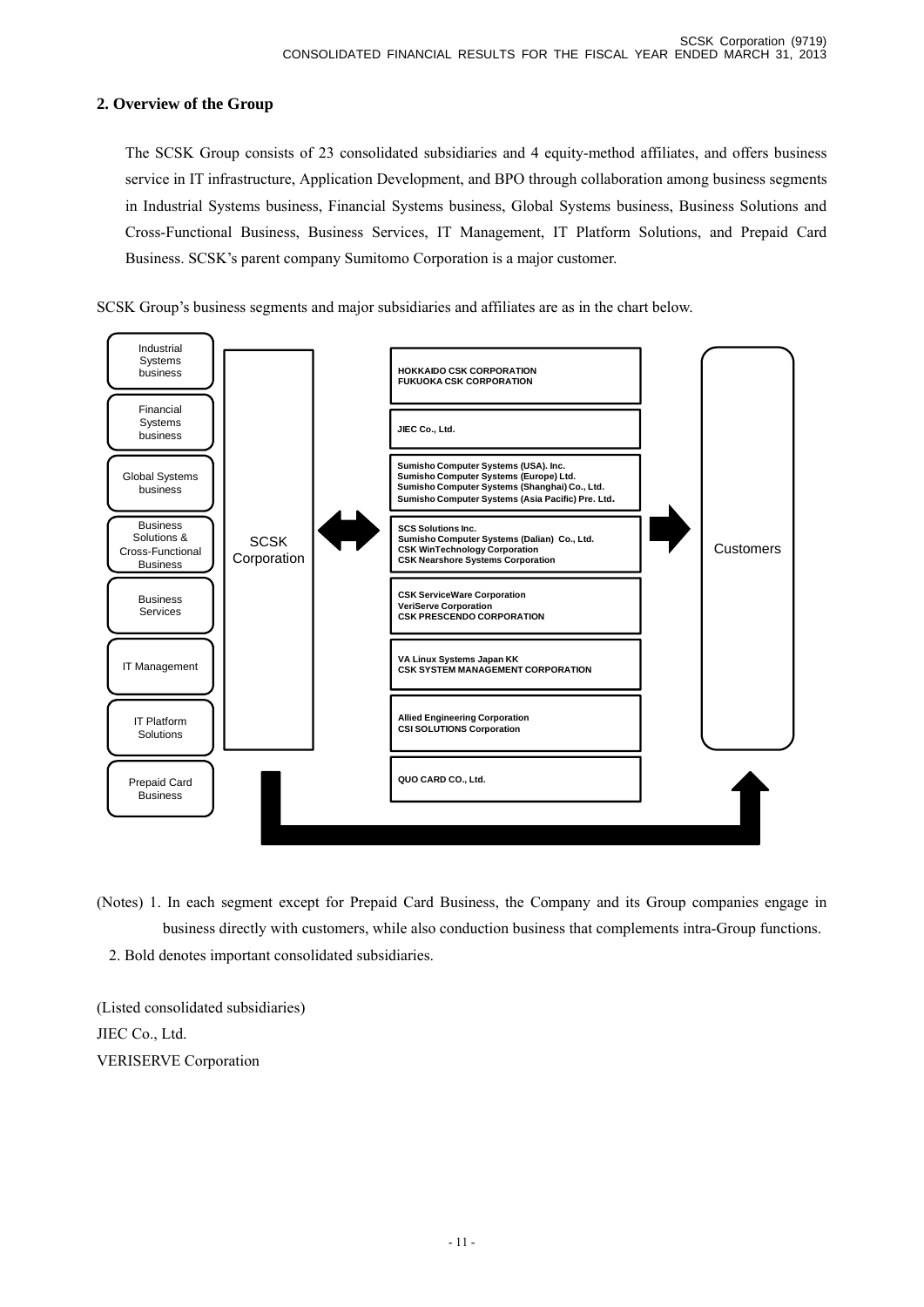#### **3. Management Policies**

#### **(1) Basic Policy**

The Group's management philosophy consists of its mission to "create our future of dreams," and promises to "respect each other," "provide excellent service utilizing reliable technology," and "sustain growth from a global and future perspective."

Based on this management philosophy, each executive and employee of the Group will aim to develop trust with client companies and continue to achieve growth from global and future perspectives. At the same time, all members of the Group will work together with client companies, shareholders and all stakeholders to generate new value, aiming to create our future of dreams.

## **(2) Management Goals**

At the present time, SCSK Group has identified the following important management goals from the perspective of ensuring stable growth in corporate value through continued business expansion.

- (1) Increase operating income
- (2) Improve operating margins and ROE

#### **(3) Medium-term Business Strategies and Tasks Ahead**

#### 1**. Business environment outlook**

The inauguration of the Abe administration late last year marks a turning point for the Japanese economy. Active fiscal and monetary measures by the government, supported by a round of monetary easing on the part of the Bank of Japan, has acted not only to correct a strong yen and catalyze a stock market rally, but also create an environment in which it has become realistic to begin to anticipate an end to persistent deflationary pressures. Such expectations have brought about a change in mindset among corporate managers, and IT investment has been brisk. While some still hesitate to declare that the economy has taken a fundamental turn for the better, it does seem that the situation is gradually improving.

With regards to IT systems, such systems are recognized as important and indispensable business infrastructure for corporate activities, and the skill with which it is used has a direct impact on companies' performance. Demand continues to rise for IT investment for corporate growth, and needs for IT investment have been diversifying from mere cost reduction into the following areas:

- Movement from "ownership" to "usage" as exemplified by the cloud solutions (needs for a shift toward services)
- Needs for global support from an IT perspective in line with client companies' overseas expansion
- Needs to accommodate IT-driven changes in business models
- Needs to reform sales, marketing and other business processes using IT
- Needs to reinforce IT governance, including information security.

Whether the Group can respond appropriately to these needs of companies will be a factor that will differentiate it from competitors in the IT services industry. At the same time, the Group is required to have the ability to clearly explain the benefits for client companies with respect to making IT investment in a difficult environment.

## **2. Medium-term management tasks and business strategy**

In such an environment, the Company merged with CSK on October 1, 2011, reinforcing its customer base, expanding its range of services, and strengthening its operating foundation including by enhancing human resources. Using this robust operating foundation, the Company is targeting continued growth by capturing diversifying customer needs and providing optimal services for client companies.

Specifically, in business plan for the new entity announced in October 2011, the Company outlined the following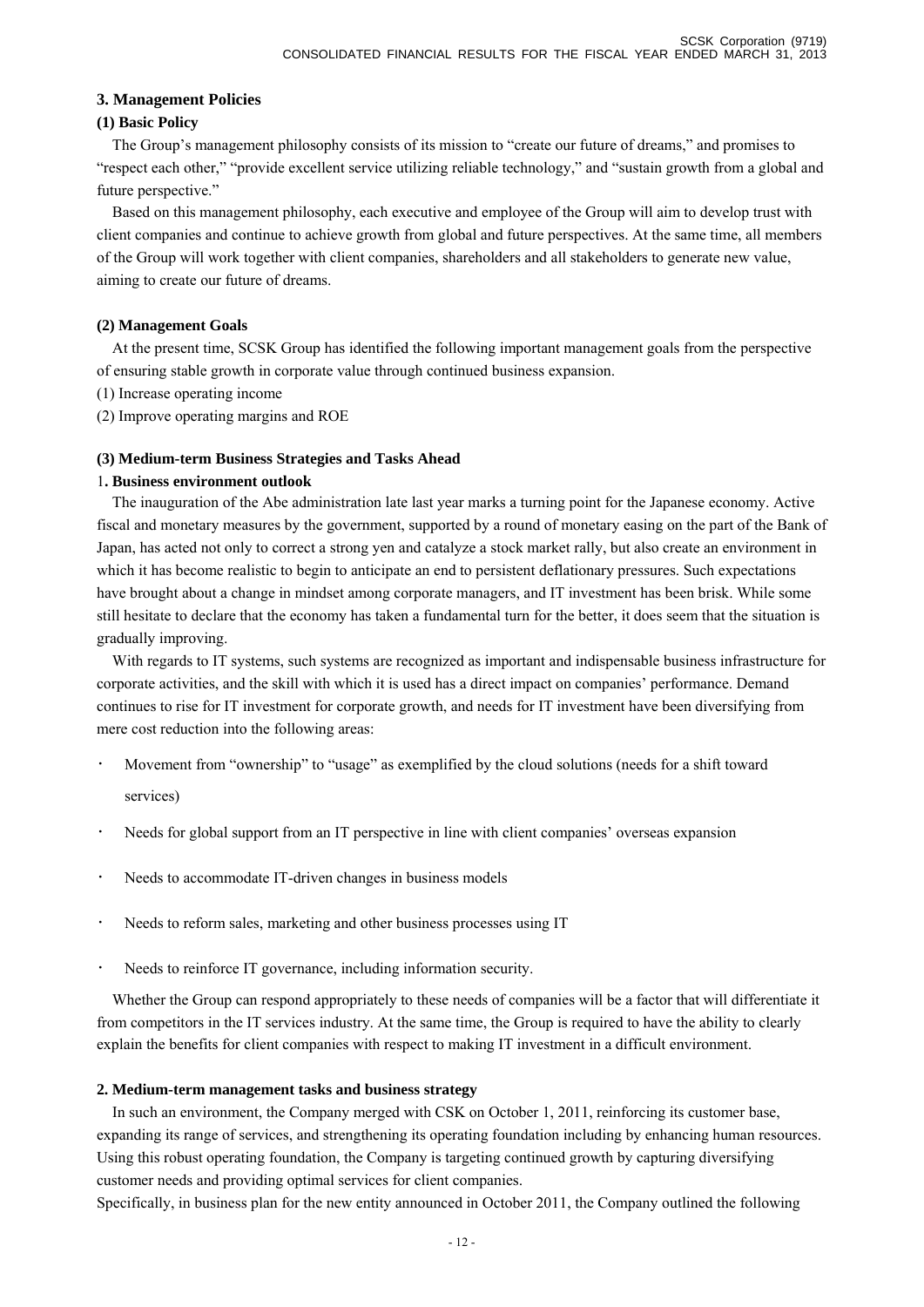basic strategies for achieving growth over the medium term: 1) pursue cross selling; 2) expand global solution business, and 3) strengthen cloud solution business.

#### **1) Pursue cross selling**

The merger of Sumisho Computer Systems and CSK brought together the customer bases of the two and created many opportunities for cross selling, whereby each of the parties to the merger markets its products and services to the clients of the other. The Company has worked hard to bring out synergies on this front and, through these efforts, has succeeded in not only strengthening its business foundation, but also in achieving a true integration of the two constituent companies, each of which came into the merger with its own history and corporate culture. In pursuit of further synergies, the Company continues to strive to strengthen and expand this combined customer base through cross-selling in all its forms, across group companies and across all areas of expertise, from system development through hardware/software sales, infrastructural development/management, and business process outsourcing.

#### **2) Expand global solution business**

The Company has played a significant role supporting the global deployments of its clients, including prominent members of the Sumitomo Corporation group. Here, building on SCSK's track record and accumulated know-how, the Company strives for further earnings growth by supporting clients' advances into the global market, especially those of Japanese clients moving into Asia, the Americas and Europe, through a unification/optimization of global systems at a domestic Japanese level of quality.

Meanwhile, in order to develop a system for appropriately supporting the global development of our client companies, the Company will simultaneously upgrade human resource hiring and development, enhance overseas subsidiary and office functions, and improve support systems.

#### **3) Strengthen cloud solution business**

SCSK is working to leverage its ample experience in systems management in support of a pay-as-you-go business model based on the "cloud" or, more specifically, the Company's USiZE series of made-to-order outsourcing services. This initiative is centered on the configuration/operation of hybrid clouds, which draw on both on-site and remote services (utilizing data centers) to bring out the benefits of both private and public computing. In addition to the existing 10 data centers throughout Japan, the business is to be enhanced by the end of FY 2014 startup of a new netXDC data center as a core center of USiZE series services, now under construction in Inzai, Chiba Prefecture. The Company intends to further develop the cloud business as it employs its intellectual property (application (ERP, etc.) and operational know-how) on our IT infrastructure to provide clients with usage-based series.

At the same time as executing these basic strategies, the Company will work to further enhance its earnings base by continuing to develop and improve internal administration systems, including business and business process efficiency internal controls, risk management, compliance and security management for the Group as a whole.

Also necessary to prevail within the highly competitive IT service industry is a working environment in which each and every employee can work to his or her full potential. SCSK wants to be a pleasant, safe and worthwhile place to work for all.

Here too the Company is advancing a number of initiatives, each intended to support employees in various stages of their lives and careers. For instance, a system is in place that provides financial and other support to young mothers as they seek to return to the workplace, as is a system under which caregivers scheduled days off to attend to matters at home. Similarly, to tap the full potential of a diverse workforce, the Company actively appoints females to managerial positions, supports full employment up to age 65, and allows eligible employees to work from home. Mental and physical well-being is, of course, a prerequisite to a happy, healthy and productive workforce, and here SCSK strives to keep working hours within reasonable limits (i.e., reduce overtime), encourage employees to partake of all their paid vacation days, and provide various forms of assistance to employees who wish to quit smoking.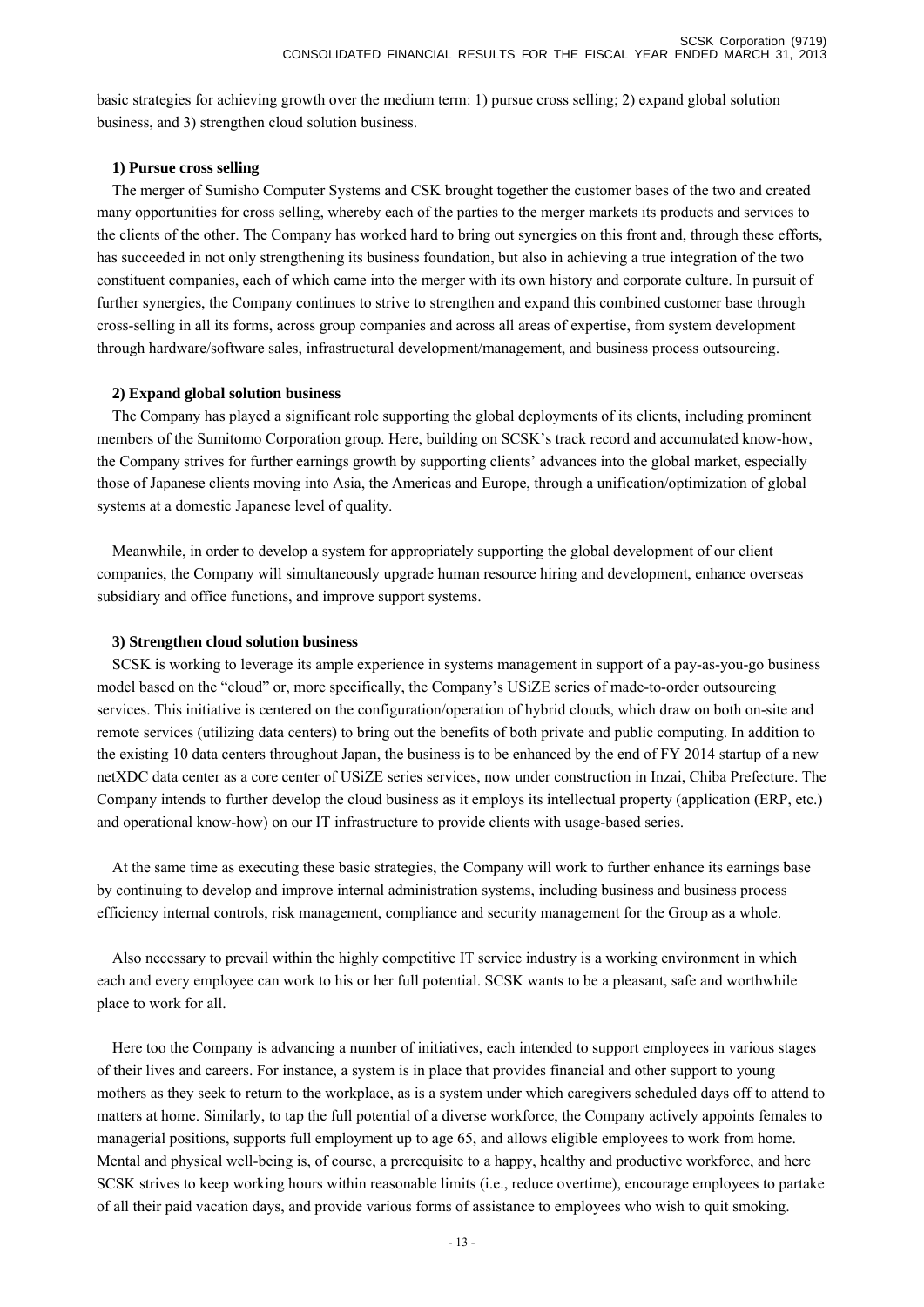It is through such efforts that the Company's management policies find expression within the company, and it is in this way that SCSK seeks to "create our future of dreams" for all stakeholders.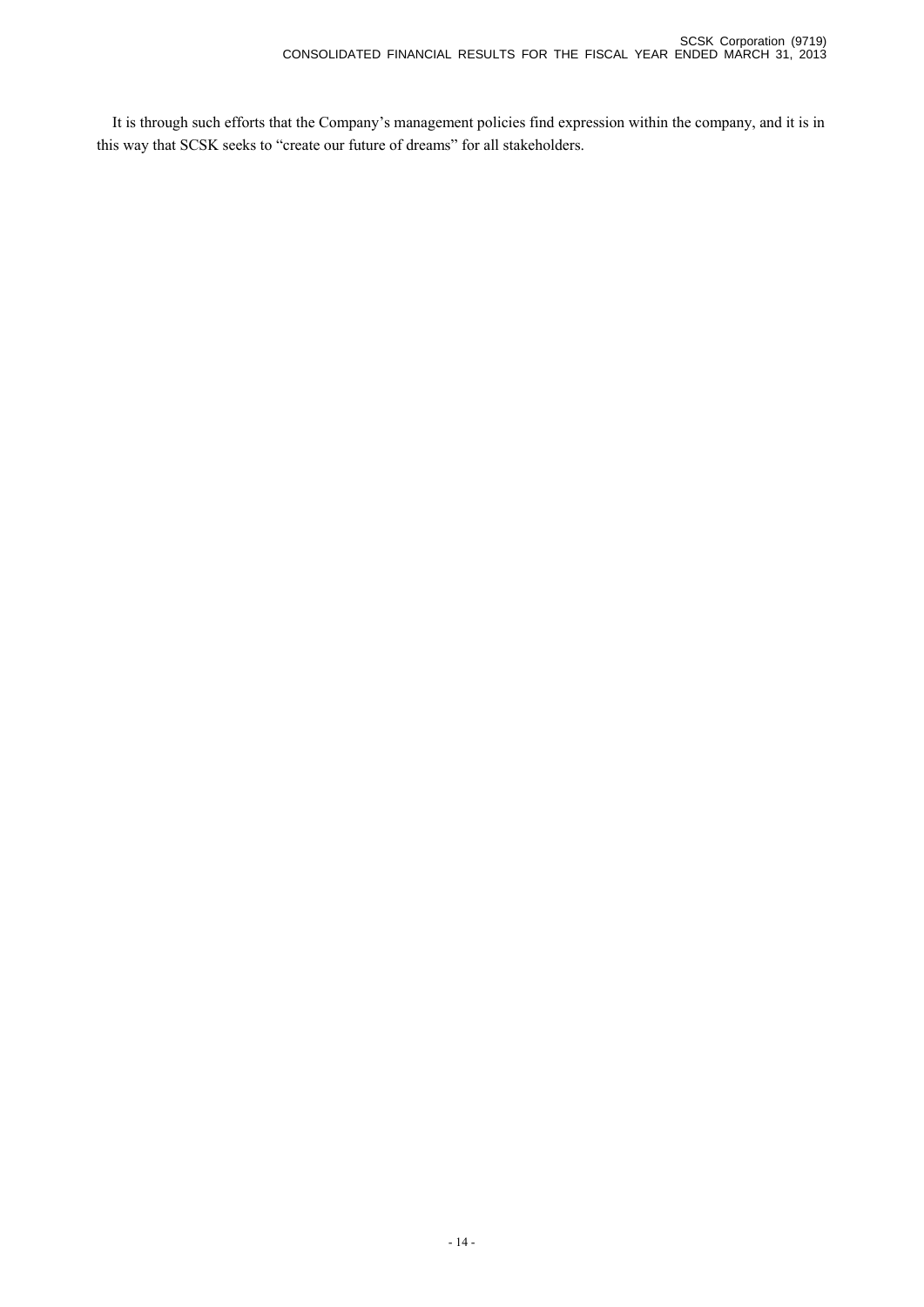## **4. Consolidated Financial Statements**

# **(1) Consolidated Balance Sheets**

|                                         |                     | (Unit: Millions of yen) |
|-----------------------------------------|---------------------|-------------------------|
|                                         | As of Mar. 31, 2012 | As of Mar. 31, 2013     |
| <b>ASSETS</b>                           |                     |                         |
| Current assets                          |                     |                         |
| Cash and deposits                       | 28,158              | 19,669                  |
| Notes and accounts receivable-trade     | 55,942              | 61,661                  |
| Lease receivables and investment assets | 868                 | 569                     |
| Securities                              | 1,599               | 1,298                   |
| Operational investment securities       | 35,787              | 37,326                  |
| Merchandise and finished goods          | 2,923               | 2,793                   |
| Work in process                         | 619                 | 646                     |
| Raw materials and supplies              | 33                  | 21                      |
| Deferred tax assets                     | 6,318               | 8,547                   |
| Short-term loans receivable             | 17,275              | 106                     |
| Deposits paid                           | 36,802              | 64,478                  |
| Other                                   | 11,700              | 11,601                  |
| Allowance for doubtful accounts         | (10, 818)           | (101)                   |
| Total current assets                    | 187,212             | 208,620                 |
| Noncurrent assets                       |                     |                         |
| Property, plant and equipment           |                     |                         |
| Buildings and structures, net           | 25,753              | 26,684                  |
| Tools, furniture and fixtures, net      | 4,842               | 4,558                   |
| Land                                    | 19,614              | 22,118                  |
| Lease assets, net                       | 2,453               | 2,232                   |
| Construction in progress                | 1,041               | 627                     |
| Others, net                             | 3                   |                         |
| Total property, plant and equipment     | 53,708              | 56,223                  |
| Intangible assets                       |                     |                         |
| Goodwill                                | 454                 | 343                     |
| Other                                   | 7,229               | 7,346                   |
| Total intangible assets                 | 7,683               | 7,690                   |
| Investments and other assets            |                     |                         |
| Investment securities                   | 15,944              | 11,428                  |
| Long-term prepaid expenses              | 2,203               | 5,790                   |
| Lease and guarantee deposits            | 6,580               | 6,603                   |
| Deferred tax assets                     | 25,768              | 25,138                  |
| Other                                   | 2,166               | 1,631                   |
| Allowance for doubtful accounts         | (340)               | (298)                   |
| Total investments and other assets      | 52,323              | 50,294                  |
| Total noncurrent assets                 | 113,715             | 114,208                 |
| Total assets                            | 300,928             | 322,828                 |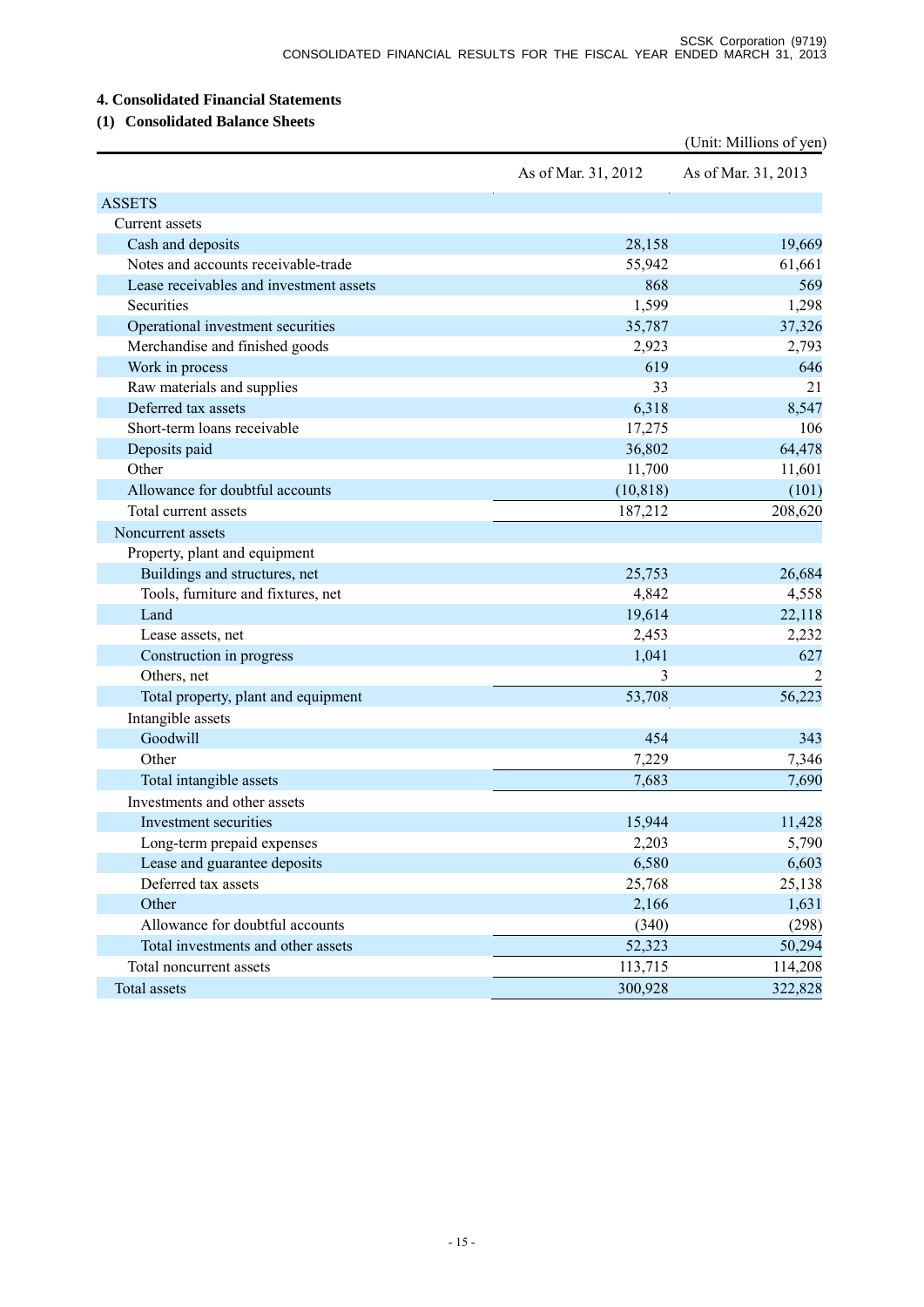|                                                                |                     | (Unit: Millions of yen) |
|----------------------------------------------------------------|---------------------|-------------------------|
|                                                                | As of Mar. 31, 2012 | As of Mar. 31, 2013     |
| <b>LIABILITIES</b>                                             |                     |                         |
| <b>Current liabilities</b>                                     |                     |                         |
| Notes and accounts payable-trade                               | 16,270              | 17,568                  |
| Current portion of bonds with subscription<br>rights to shares |                     | 35,000                  |
| Current portion of long-term loans payable                     | 10,000              | 9,860                   |
| Lease obligations                                              | 1,706               | 1,517                   |
| Income taxes payable                                           | 579                 | 777                     |
| Provision for bonuses                                          | 5,753               | 7,546                   |
| Provision for directors' bonuses                               | 66                  | 110                     |
| Provision for loss on construction contracts                   | 261                 | 12                      |
| Deposits received of prepaid cards                             | 59,220              | 64,414                  |
| Other                                                          | 28,688              | 23,068                  |
| Total current liabilities                                      | 122,548             | 159,876                 |
| Noncurrent liabilities                                         |                     |                         |
| Bonds payable                                                  |                     | 20,000                  |
| Bonds with subscription rights to shares                       | 35,000              |                         |
| Long-term loans payable                                        | 9,860               | 20,000                  |
| Lease obligations                                              | 2,910               | 2,242                   |
| Provision for retirement benefits                              | 4,190               | 7,697                   |
| Provision for directors' retirement benefits                   | 53                  | 29                      |
| Asset retirement obligations                                   | 1,341               | 1,391                   |
| Long-term lease and guarantee deposits                         | 515                 | 507                     |
| Other                                                          | 88                  | 2,874                   |
| Total noncurrent liabilities                                   | 53,960              | 54,743                  |
| <b>Total liabilities</b>                                       | 176,508             | 214,619                 |
| <b>NET ASSETS</b>                                              |                     |                         |
| Shareholders' equity                                           |                     |                         |
| Capital stock                                                  | 21,152              | 21,152                  |
| Capital surplus                                                | 33,152              | 3,066                   |
| Retained earnings                                              | 73,554              | 86,735                  |
| Treasury stock                                                 | (8,690)             | (8,654)                 |
| Total shareholders' equity                                     | 119,168             | 102,300                 |
| Accumulated other comprehensive income                         |                     |                         |
| Valuation difference on available-for-sale securities          | 787                 | 957                     |
| Deferred gains or losses on hedges                             | (27)                | 8                       |
| Foreign currency translation adjustment                        | (738)               | (468)                   |
| Total accumulated other comprehensive income                   | 21                  | 498                     |
| Subscription rights to shares                                  | 190                 | 168                     |
| Minority interests                                             | 5,039               | 5,241                   |
| Total net assets                                               | 124,419             | 108,208                 |
| Total liabilities and net assets                               | 300,928             | 322,828                 |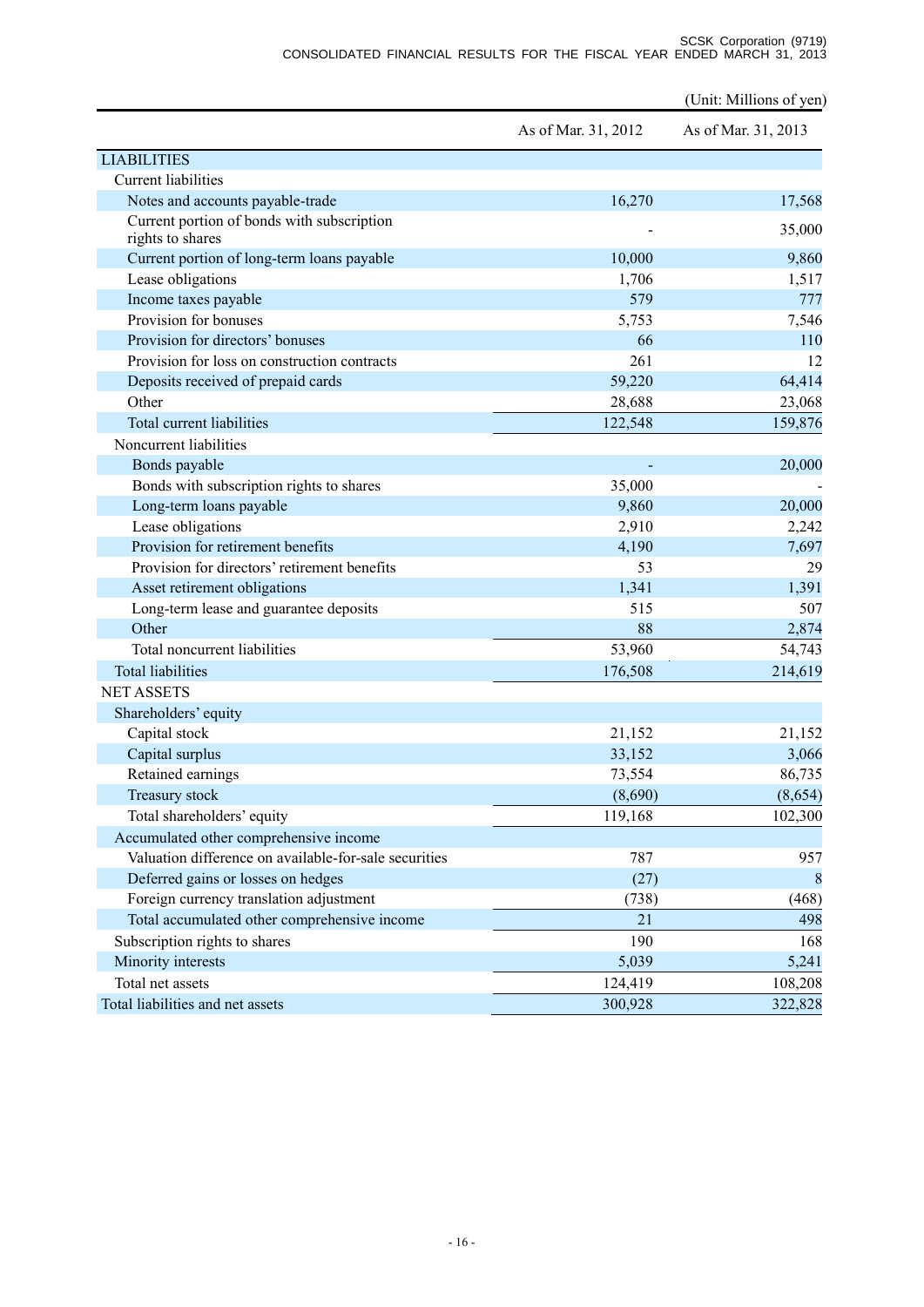# **(2) Consolidated Statements of Income and Comprehensive Income**

**Consolidated Statements of Income** 

|                                                      |                                       | (Unit: Millions of yen)               |
|------------------------------------------------------|---------------------------------------|---------------------------------------|
|                                                      | From Apr. 1, 2011<br>to Mar. 31, 2012 | From Apr. 1, 2012<br>to Mar. 31, 2013 |
| Net sales                                            | 200,326                               | 278,634                               |
| Cost of sales                                        | 153,956                               | 214,167                               |
| Gross profit                                         | 46,370                                | 64,466                                |
| Selling, general and administrative expenses         | 33,490                                | 43,663                                |
| Operating income                                     | 12,879                                | 20,803                                |
| Non-operating income                                 |                                       |                                       |
| Interest income                                      | 158                                   | 221                                   |
| Dividends income                                     | 83                                    | 288                                   |
| Equity in earnings of affiliates                     | 232                                   | 263                                   |
| Gain on investments in partnership                   | 3,592                                 | 366                                   |
| Hoard profit of prepaid card                         | 590                                   | 1,193                                 |
| Reversal of allowance for doubtful accounts          |                                       | 421                                   |
| Other                                                | 160                                   | 506                                   |
| Total non-operating income                           | 4,818                                 | 3,261                                 |
| Non-operating expenses                               |                                       |                                       |
| Interest expenses                                    | 195                                   | 415                                   |
| Loss on valuation of investment securities           | 154                                   | 328                                   |
| Settlement package                                   | 260                                   |                                       |
| Foreign exchange losses                              | 35                                    | 45                                    |
| Retirement benefit expenses                          | 130                                   | 260                                   |
| Financing expenses                                   |                                       | 266                                   |
| Other                                                | 264                                   | 520                                   |
| Total non-operating expenses                         | 1,039                                 | 1,836                                 |
| Ordinary income                                      | 16,659                                | 22,228                                |
| Extraordinary income                                 |                                       |                                       |
| Gain on sales of noncurrent assets                   | 5                                     | 7                                     |
| Gain on sales of investment securities               | 19                                    | 96                                    |
| Gain on sales of subsidiaries and affiliates' stocks | 101                                   | 7                                     |
| Gain on sales of memberships                         | 10                                    | $\overline{2}$                        |
| Gain on reversal of subscription rights to shares    | 7                                     | 10                                    |
| Total extraordinary income                           | 146                                   | 124                                   |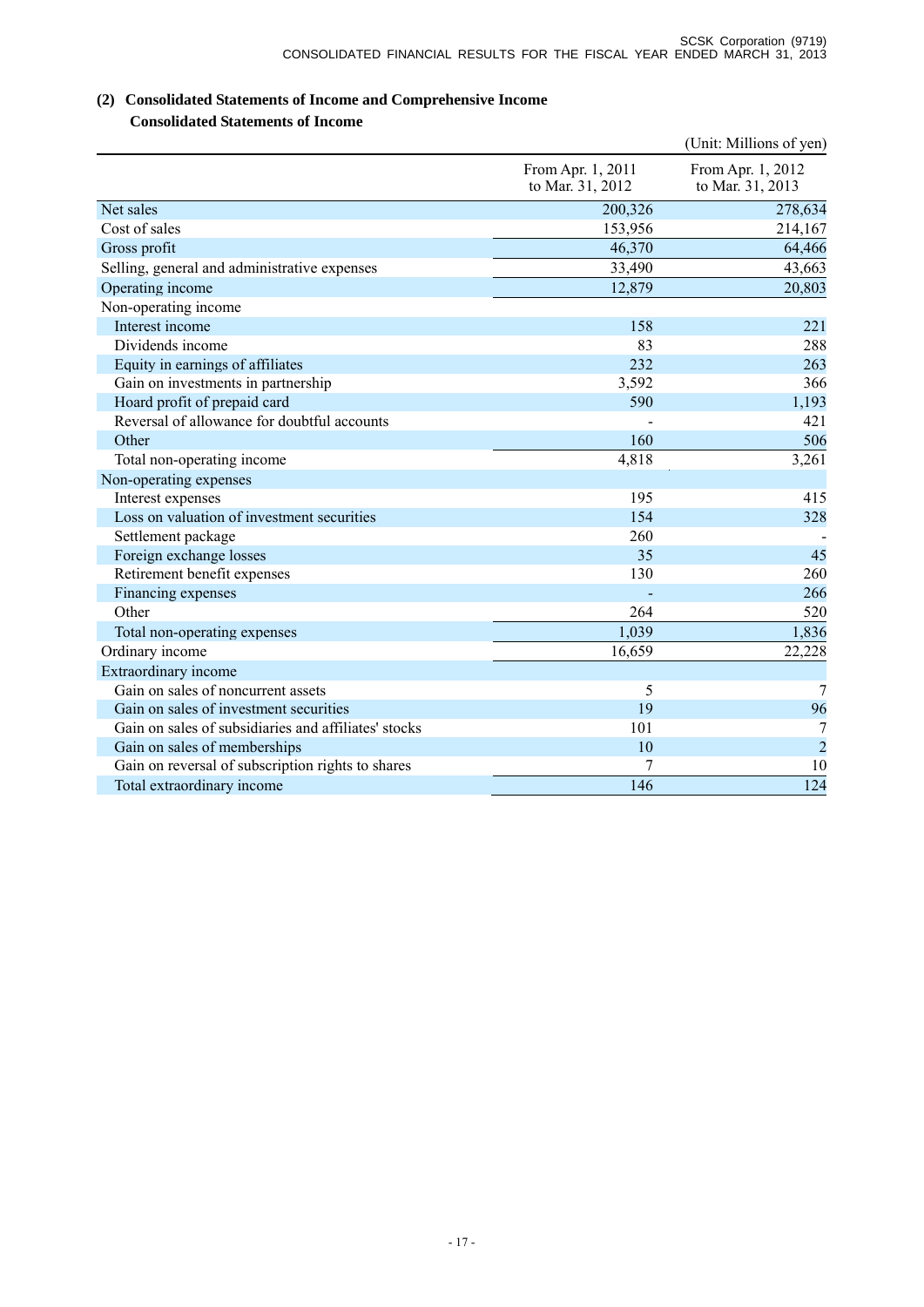|                                                                         |  |  |  | SCSK Corporation (9719) |  |
|-------------------------------------------------------------------------|--|--|--|-------------------------|--|
| CONSOLIDATED FINANCIAL RESULTS FOR THE FISCAL YEAR ENDED MARCH 31, 2013 |  |  |  |                         |  |

|                                                               |                                       | (Unit: Millions of yen)               |
|---------------------------------------------------------------|---------------------------------------|---------------------------------------|
|                                                               | From Apr. 1, 2011<br>to Mar. 31, 2012 | From Apr. 1, 2012<br>to Mar. 31, 2013 |
| Extraordinary loss                                            |                                       |                                       |
| Loss on retirement of noncurrent assets                       | 556                                   | 103                                   |
| Loss on sales of noncurrent assets                            | 13                                    | $\overline{0}$                        |
| Non recurring depreciation on software                        | 344                                   |                                       |
| Impairment loss                                               | 2,170                                 | 125                                   |
| Loss on sales of investment securities                        | 8                                     | 0                                     |
| Loss on sales of stocks of subsidiaries and affiliates        |                                       |                                       |
| Loss on valuation of investment securities                    | 16                                    | 2,394                                 |
| Loss on valuation of stocks of subsidiaries<br>and affiliates |                                       | 176                                   |
| Loss on sales of membership                                   | $\overline{0}$                        |                                       |
| Loss on valuation of membership                               | 18                                    | 23                                    |
| Merger expenses                                               | 207                                   |                                       |
| Loss on pension investments                                   | 5,464                                 |                                       |
| Reorganization expenses of personnel matters system           | 4,240                                 | 847                                   |
| Loss on integration to retirement plan                        |                                       | 2,362                                 |
| Total extraordinary losses                                    | 13,043                                | 6,035                                 |
| Income before income taxes and minority interests             | 3,761                                 | 16,317                                |
| Income taxes — current                                        | 897                                   | 1,044                                 |
| Income taxes — deferred                                       | (22, 784)                             | (1,737)                               |
| Total income taxes                                            | (21, 887)                             | (692)                                 |
| Income before minority interests                              | 25,649                                | 17,010                                |
| Minority interests in income (loss)                           | (19)                                  | 280                                   |
| Net income                                                    | 25,669                                | 16,730                                |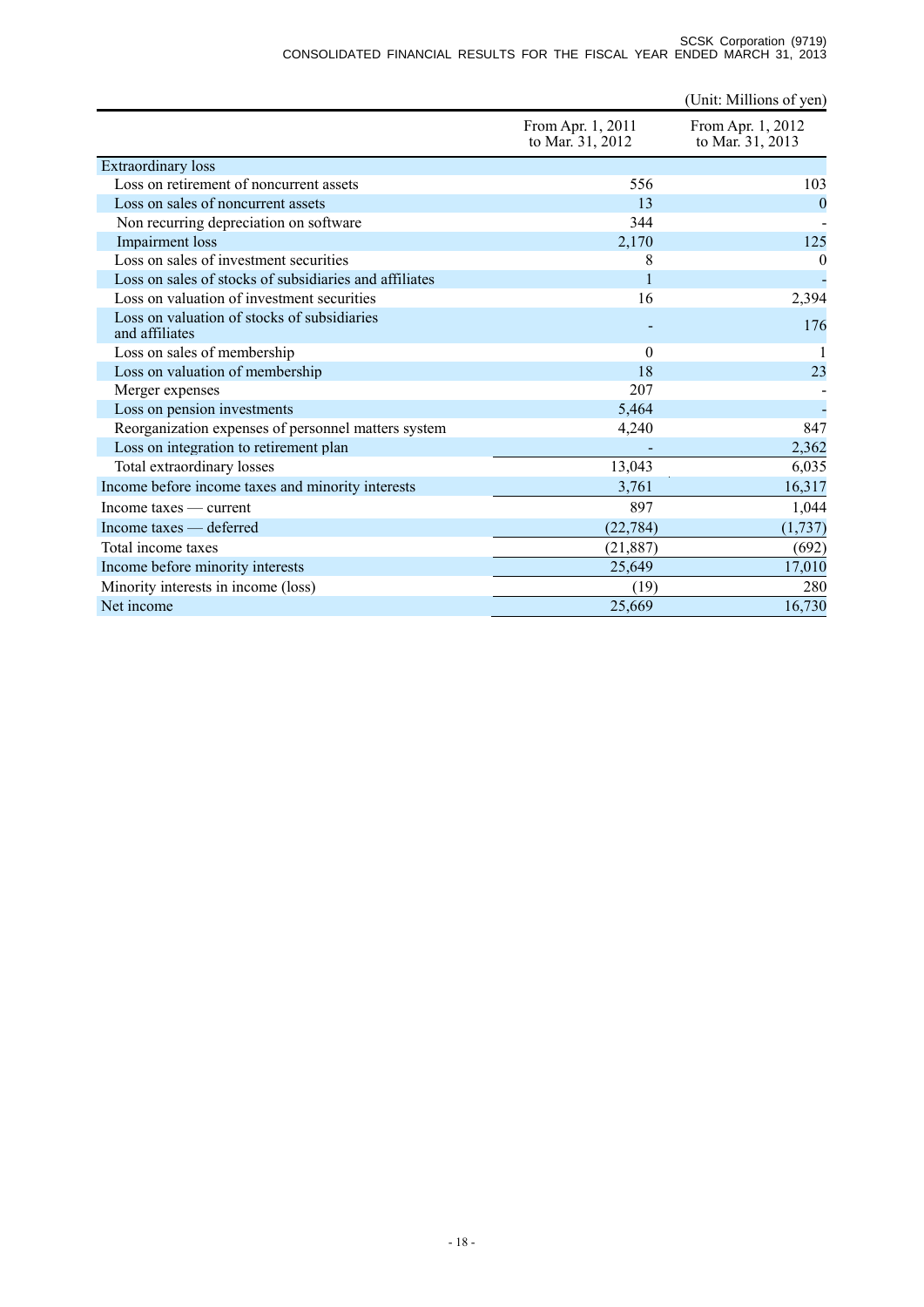# **Consolidated Statements of Comprehensive Income**

|                                                                                        |                                       | (Unit: Millions of yen)               |
|----------------------------------------------------------------------------------------|---------------------------------------|---------------------------------------|
|                                                                                        | From Apr. 1, 2011<br>to Mar. 31, 2012 | From Apr. 1, 2012<br>to Mar. 31, 2013 |
| Income before minority interests                                                       | 25,649                                | 17,010                                |
| Other comprehensive income                                                             |                                       |                                       |
| Valuation difference on available-for-sale securities                                  | (91)                                  | 150                                   |
| Deferred gains or losses on hedges                                                     | 54                                    | 36                                    |
| Foreign currency translation adjustment                                                | (8)                                   | 265                                   |
| Gain or loss on change in equity                                                       |                                       | 7                                     |
| Share of other comprehensive income of associates<br>accounted for using equity method | 17                                    | 26                                    |
| Total other comprehensive income                                                       | (28)                                  | 486                                   |
| Comprehensive income                                                                   | 25,621                                | 17,497                                |
| (Comprehensive income attributable to)                                                 |                                       |                                       |
| Comprehensive income attributable to owners of the parent                              | 25,642                                | 17,212                                |
| Comprehensive income attributable to minority interests                                | (20)                                  | 285                                   |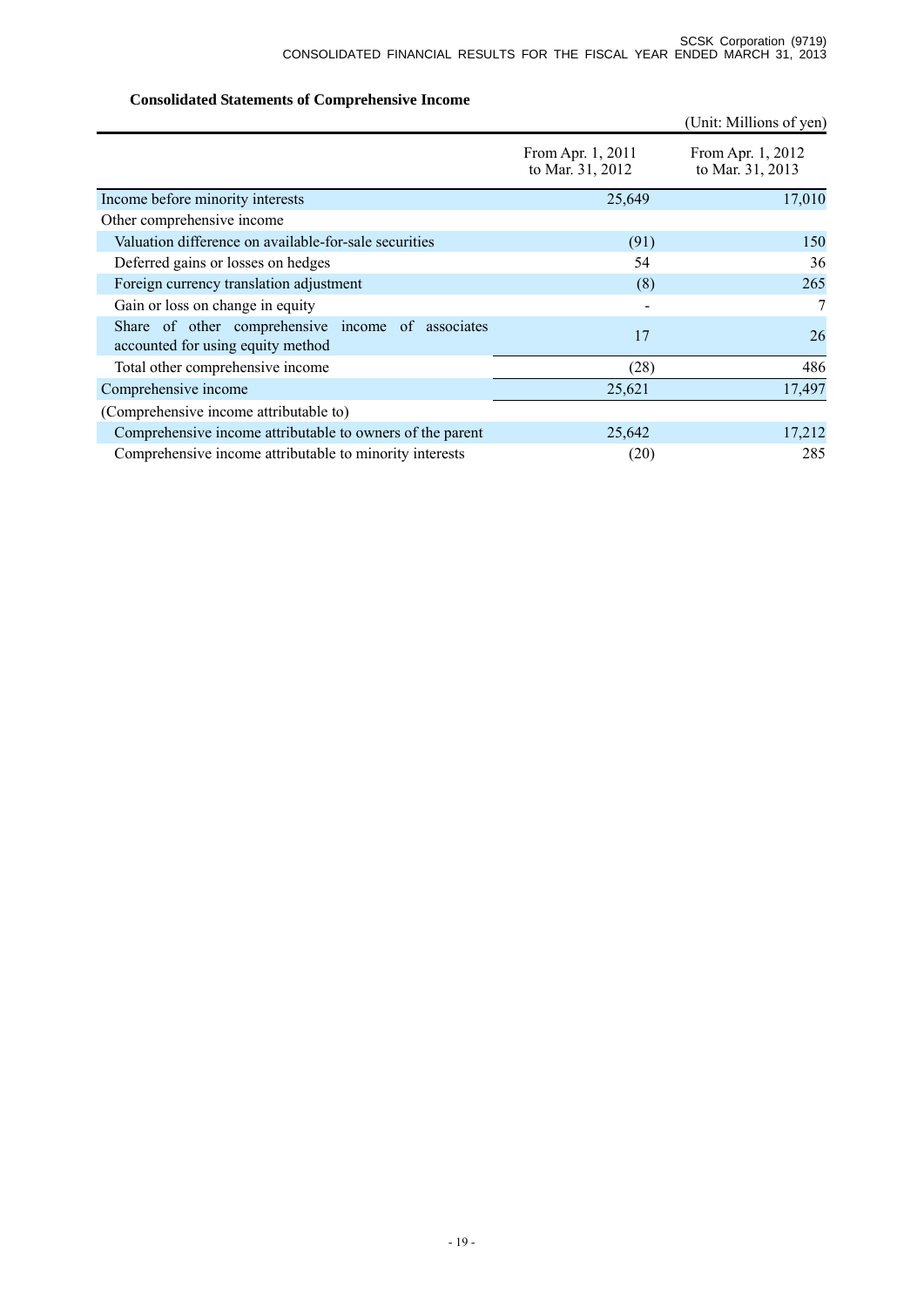# **(3) Consolidated Statements of Changes in Net Assets**

|                                            |                                       | (Unit: Millions of yen)               |
|--------------------------------------------|---------------------------------------|---------------------------------------|
|                                            | From Apr. 1, 2011<br>to Mar. 31, 2012 | From Apr. 1, 2012<br>to Mar. 31, 2013 |
| Shareholders' equity                       |                                       |                                       |
| Capital stock                              |                                       |                                       |
| Balance at the beginning of current period | 21,152                                | 21,152                                |
| Changes of items during the period         |                                       |                                       |
| Total changes of items during the period   |                                       |                                       |
| Balance at the end of current period       | 21,152                                | 21,152                                |
| Capital surplus                            |                                       |                                       |
| Balance at the beginning of current period | 31,299                                | 33,152                                |
| Changes of items during the period         |                                       |                                       |
| Variation on merger                        | 1,857                                 |                                       |
| Disposal of treasury stock                 | (5)                                   | (8)                                   |
| Retirement of treasury stock               |                                       | (30,077)                              |
| Total changes of items during the period   | 1,852                                 | (30,085)                              |
| Balance at the end of current period       | 33,152                                | 3,066                                 |
| Retained earnings                          |                                       |                                       |
| Balance at the beginning of current period | 50,373                                | 73,554                                |
| Changes of items during the period         |                                       |                                       |
| Dividends from surplus                     | (1,606)                               | (3,532)                               |
| Net income                                 | 25,669                                | 16,730                                |
| Variation on merger                        | (844)                                 |                                       |
| Change of scope of consolidation           | (27)                                  | (20)                                  |
| Change of scope of equity method           | (9)                                   |                                       |
| Gain or loss on change in equity           |                                       | $\overline{4}$                        |
| Total changes of items during the period   | 23,180                                | 13,181                                |
| Balance at the end of current period       | 73,554                                | 86,735                                |
| Treasury stock                             |                                       |                                       |
| Balance at the beginning of current period | (8,717)                               | (8,690)                               |
| Changes of items during the period         |                                       |                                       |
| Change of scope of equity method           | $\mathbf{0}$                          |                                       |
| Purchase of treasury stock                 | (7)                                   | (30,085)                              |
| Disposal of treasury stock                 | 33                                    | 44                                    |
| Retirement of treasury stock               |                                       | 30,077                                |
| Total changes of items during the period   | 26                                    | 36                                    |
| Balance at the end of current period       | (8,690)                               | (8,654)                               |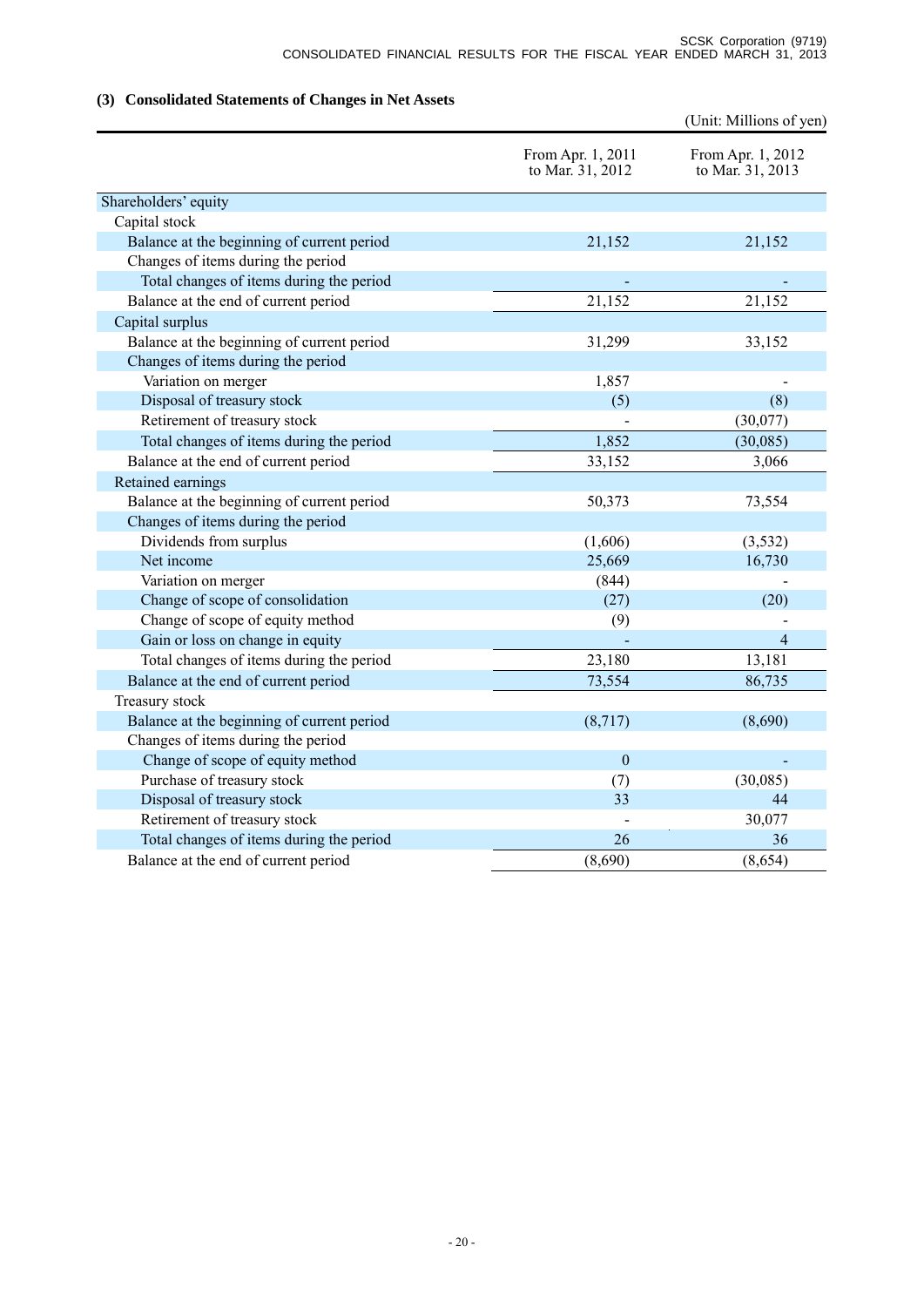|                                                       |                                       | (Unit: Millions of yen)               |
|-------------------------------------------------------|---------------------------------------|---------------------------------------|
|                                                       | From Apr. 1, 2011<br>to Mar. 31, 2012 | From Apr. 1, 2012<br>to Mar. 31, 2013 |
| Total shareholders' equity                            |                                       |                                       |
| Balance at the beginning of current period            | 94,108                                | 119,168                               |
| Changes of items during the period                    |                                       |                                       |
| Dividends from surplus                                | (1,606)                               | (3,532)                               |
| Net income                                            | 25,669                                | 16,730                                |
| Variation on merger                                   | 1,013                                 |                                       |
| Change of scope of consolidation                      | (27)                                  | (20)                                  |
| Change of scope of equity method                      | (9)                                   |                                       |
| Gain or loss on change in equity                      |                                       | 4                                     |
| Purchase of treasury stock                            | (7)                                   | (30,085)                              |
| Disposal of treasury stock                            | 28                                    | 35                                    |
| Retirement of treasury stock                          |                                       |                                       |
| Total changes of items during the period              | 25,060                                | (16, 867)                             |
| Balance at the end of current period                  | 119,168                               | 102,300                               |
| Accumulated other comprehensive income                |                                       |                                       |
| Valuation difference on available-for-sale securities |                                       |                                       |
| Balance at the beginning of current period            | 862                                   | 787                                   |
| Changes of items during the period                    |                                       |                                       |
| Variation on merger                                   | (2)                                   |                                       |
| Net changes of items other than shareholders' equity  | (73)                                  | 170                                   |
| Total changes of items during the period              | (75)                                  | 170                                   |
| Balance at the end of current period                  | 787                                   | 957                                   |
| Deferred gains or losses on hedges                    |                                       |                                       |
| Balance at the beginning of current period            | (81)                                  | (27)                                  |
| Changes of items during the period                    |                                       |                                       |
| Net changes of items other than shareholders' equity  | 54                                    | 36                                    |
| Total changes of items during the period              | 54                                    | 36                                    |
| Balance at the end of current period                  | (27)                                  | 8                                     |
| Foreign currency translation adjustment               |                                       |                                       |
| Balance at the beginning of current period            | (727)                                 | (738)                                 |
| Changes of items during the period                    |                                       |                                       |
| Variation on merger                                   | (2)                                   |                                       |
| Net changes of items other than shareholders' equity  | (8)                                   | 270                                   |
| Total changes of items during the period              | (11)                                  | 270                                   |
| Balance at the end of current period                  | (738)                                 | (468)                                 |
| Total accumulated other comprehensive income          |                                       |                                       |
| Balance at the beginning of current period            | 52                                    | 21                                    |
| Changes of items during the period                    |                                       |                                       |
| Variation on merger                                   | (4)                                   |                                       |
| Net changes of items other than shareholders' equity  | (27)                                  | 477                                   |
| Total changes of items during the period              | (31)                                  | 477                                   |
| Balance at the end of current period                  | 21                                    | 498                                   |
|                                                       |                                       |                                       |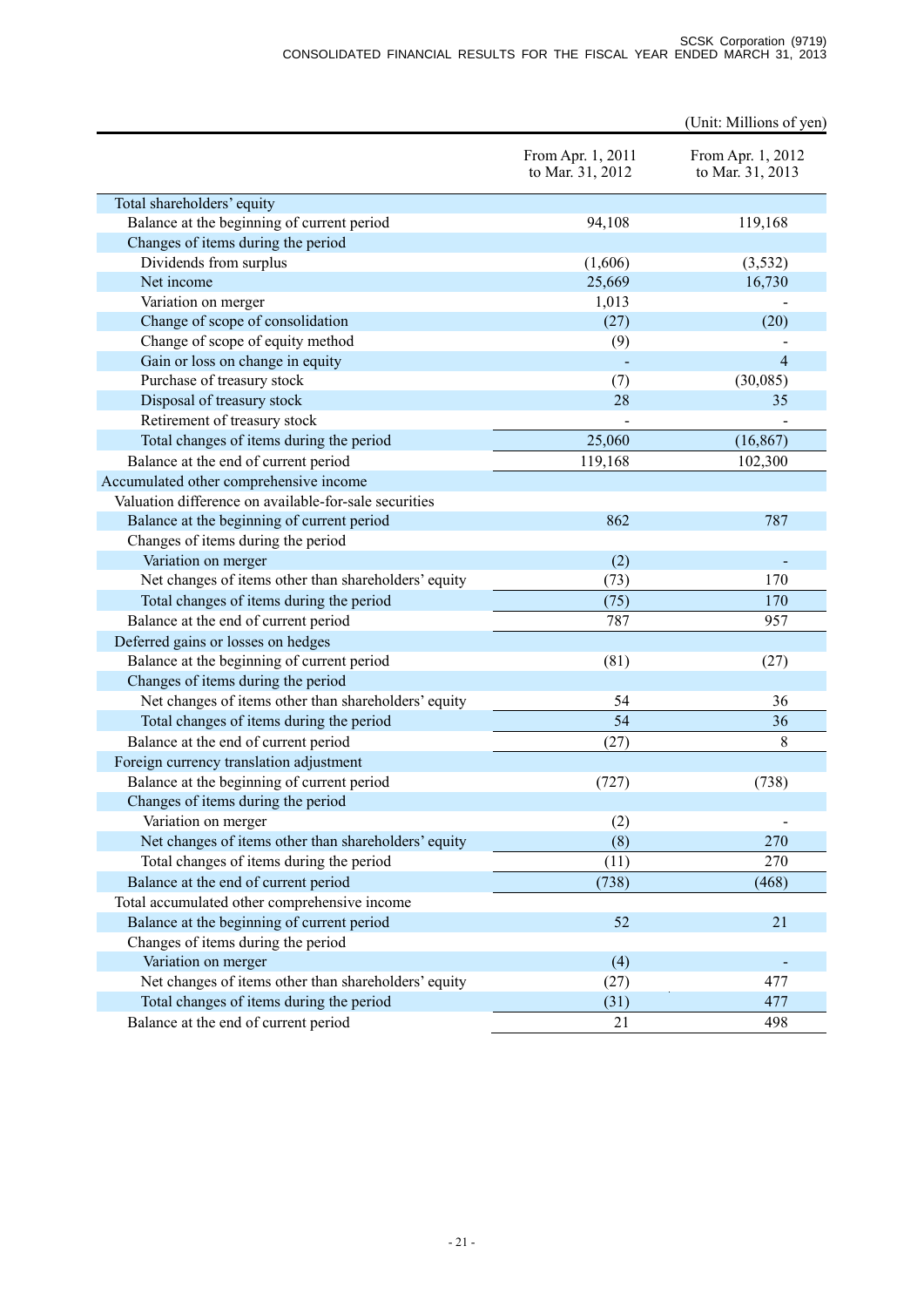#### SCSK Corporation (9719) CONSOLIDATED FINANCIAL RESULTS FOR THE FISCAL YEAR ENDED MARCH 31, 2013

|                                                      |                                       | (Unit: Millions of yen)               |
|------------------------------------------------------|---------------------------------------|---------------------------------------|
|                                                      | From Apr. 1, 2011<br>to Mar. 31, 2012 | From Apr. 1, 2012<br>to Mar. 31, 2013 |
| Subscription rights to shares                        |                                       |                                       |
| Balance at the beginning of current period           | 197                                   | 190                                   |
| Changes of items during the period                   |                                       |                                       |
| Net changes of items other than shareholders' equity | (6)                                   | (22)                                  |
| Total changes of items during the period             | (6)                                   | (22)                                  |
| Balance at the end of current period                 | 190                                   | 168                                   |
| Minority interests                                   |                                       |                                       |
| Balance at the beginning of current period           | 209                                   | 5,039                                 |
| Changes of items during the period                   |                                       |                                       |
| Variation on merger                                  | 4,787                                 |                                       |
| Net changes of items other than shareholders' equity | 42                                    | 201                                   |
| Total changes of items during the period             | 4,829                                 | 201                                   |
| Balance at the end of current period                 | 5,039                                 | 5,241                                 |
| Total net assets                                     |                                       |                                       |
| Balance at the beginning of current period           | 94,568                                | 124,419                               |
| Changes of items during the period                   |                                       |                                       |
| Dividends from surplus                               | (1,606)                               | (3,532)                               |
| Net income                                           | 25,669                                | 16,730                                |
| Variation on merger                                  | 5,796                                 |                                       |
| Change of scope of consolidation                     | (27)                                  | (20)                                  |
| Change of scope of equity method                     | (9)                                   |                                       |
| Gain or loss on change in equity                     |                                       | 4                                     |
| Purchase of treasury stock                           | (7)                                   | (30,085)                              |
| Disposal of treasury stock                           | 28                                    | 35                                    |
| Retirement of treasury stock                         |                                       |                                       |
| Net changes of items other than shareholders' equity | 8                                     | 657                                   |
| Total changes of items during the period             | 29,581                                | (16,210)                              |
| Balance at the end of current period                 | 124,419                               | 108,208                               |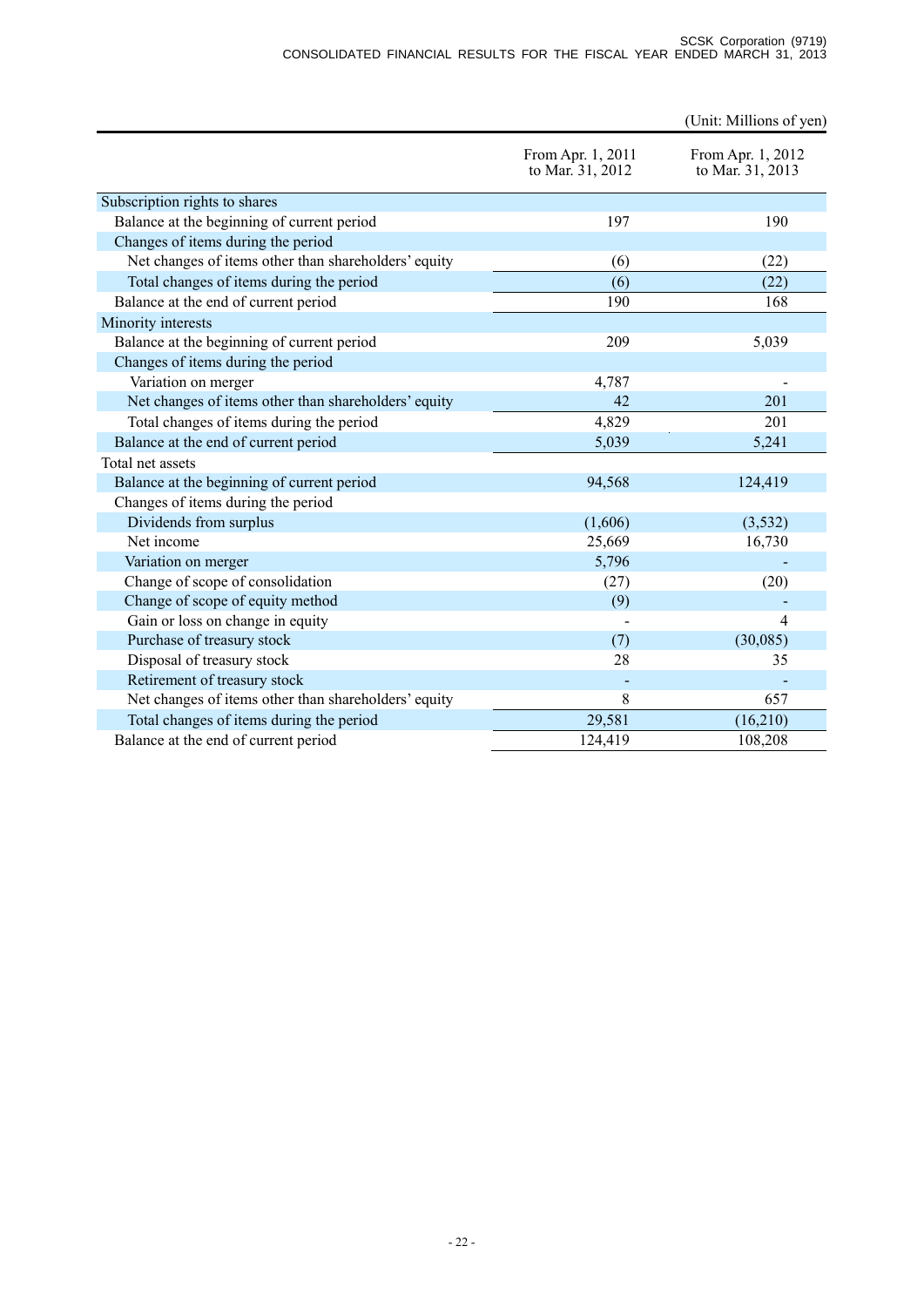## (Unit: Millions of yen) From Apr. 1, 2011 to Mar. 31, 2012 From Apr. 1, 2012 to Mar. 31, 2013 Net cash provided by (used in) operating activities Income before income taxes and minority interests 3,761 16,317 Depreciation and amortization 6,690 Amortization of goodwill and the set of the set of the set of the set of the set of the set of the set of the set of the set of the set of the set of the set of the set of the set of the set of the set of the set of the se Impairment loss 2,170 125 Increase (decrease) in allowance for doubtful accounts (37) (447) Increase (decrease) in provision for retirement benefits 3,973 3,508 Decrease (increase) in prepaid pension costs 660 (4,154) Loss on retirement of noncurrent assets 556 103 Loss (gain) on sales of noncurrent assets 8 (6) Non recurring depreciation on software 344 Loss (gain) on valuation of investment securities 171 2,722 Loss (gain) on sales of investment securities (25) (111) Loss on valuation of stocks of subsidiaries Loss on valuation of stocks of substituties<br>and affiliates and affiliates the stock of substitution of the stock of the stock of the stock of the stock of the stock of the stock of the stock of the stock of the stock of th Loss (gain) on sales of stocks of subsidiaries and affiliates (100) (7) Equity in (earnings) losses of affiliates (232) (263) Share-based compensation expenses 22 1 Interest and dividends income (242) (510) Interest expenses paid on loans and bonds 195 195 415 Loss (gain) on investments in partnership (3,592) (366) Decrease (increase) in investment securities for sale 4,101 (1,878) Decrease (increase) in notes and accounts receivable-trade (5,075) (5,646) Decrease (increase) in inventories 2,587 122 Increase (decrease) in notes and accounts payable-trade 1,370 1,292 Increase (decrease) in deposits received of prepaid cards 2,344 5,193 Directors' bonus payments (47) (65) Other, net  $8,728$  1,410 Subtotal 26,769 24,733 Interest and dividends income received 340 616 Interest expenses paid (186) (390) Income taxes (paid) refund  $(4,673)$  196 Net cash provided by (used in) operating activities 22,249 25,156

#### **(4) Consolidated Statements of Cash Flows**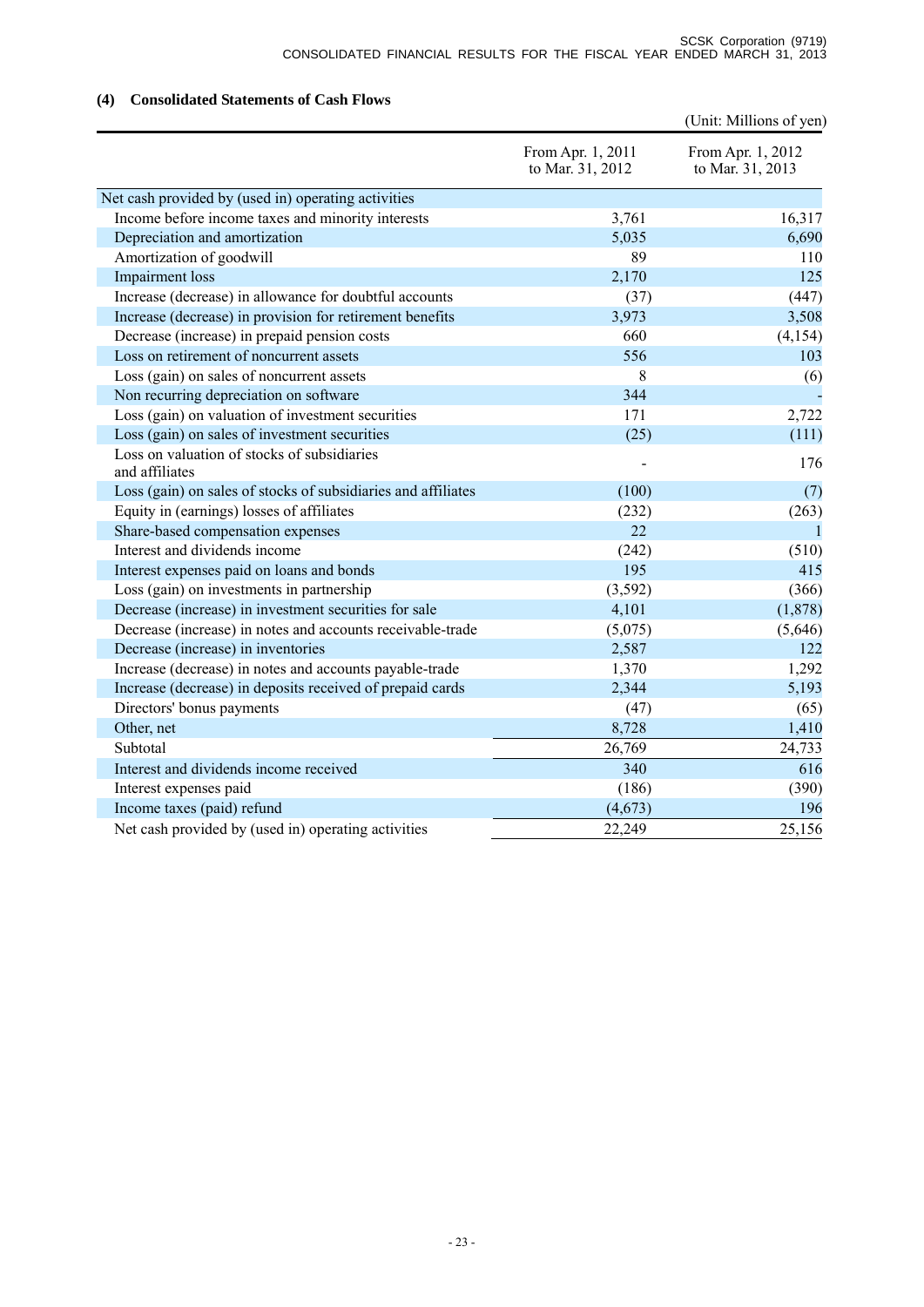#### SCSK Corporation (9719) CONSOLIDATED FINANCIAL RESULTS FOR THE FISCAL YEAR ENDED MARCH 31, 2013

|                                                                                                      |                                       | (Unit: Millions of yen)               |
|------------------------------------------------------------------------------------------------------|---------------------------------------|---------------------------------------|
|                                                                                                      | From Apr. 1, 2011<br>to Mar. 31, 2012 | From Apr. 1, 2012<br>to Mar. 31, 2013 |
| Net cash provided by (used in) investing activities                                                  |                                       |                                       |
| Purchase of securities                                                                               | (2,099)                               | (4, 498)                              |
| Proceeds from sales and redemption of securities                                                     | 1,605                                 | 5,200                                 |
| Purchase of property, plant and equipment                                                            | (2,911)                               | (8,263)                               |
| Proceeds from sales of property, plant and equipment                                                 | 1,993                                 | $\overline{2}$                        |
| Purchase of intangible assets                                                                        | (2,507)                               | (2, 483)                              |
| Purchase of investment securities                                                                    | (14,218)                              | (198)                                 |
| Proceeds from sales and redemption of investment<br>securities                                       | 2,028                                 | 2,321                                 |
| Collection of short-term loans receivable                                                            | 80                                    | 6,933                                 |
| Proceeds from purchase of business                                                                   | 169                                   |                                       |
| Proceeds from withdrawal of investments in partnership                                               | 7,834                                 | 724                                   |
| Payments for lease and guarantee deposits                                                            | (113)                                 | (155)                                 |
| Proceeds from collection of lease and guarantee deposits                                             | 83                                    | 130                                   |
| Payments for of asset retirement obligations                                                         | (10)                                  | (5)                                   |
| Other, net                                                                                           | (47)                                  | 45                                    |
| Net cash provided by (used in) investing activities                                                  | (8,112)                               | (249)                                 |
| Net cash provided by (used in) financing activities                                                  |                                       |                                       |
| Proceeds from long-term loans payable                                                                |                                       | 20,000                                |
| Repayment of long-term loans payable                                                                 | (5,031)                               | (10,000)                              |
| Proceeds from issuance of bonds                                                                      |                                       | 20,000                                |
| Repayments of lease obligations                                                                      | (1,285)                               | (1, 813)                              |
| Purchase of treasury stock                                                                           | (7)                                   | (30,085)                              |
| Proceeds from sales of treasury stock                                                                | 6                                     | $\overline{2}$                        |
| Cash dividends paid                                                                                  | (1,606)                               | (3, 532)                              |
| Cash dividends paid to minority shareholders                                                         | (42)                                  | (85)                                  |
| Other, net                                                                                           | $\overline{2}$                        | 2                                     |
| Net cash provided by (used in) financing activities                                                  | (7,965)                               | (5,512)                               |
| Effect of exchange rate change on cash and cash equivalents                                          | (40)                                  | 206                                   |
| Net increase (decrease) in cash and cash equivalents                                                 | 6,130                                 | 19,601                                |
| Cash and cash equivalents at the beginning of period                                                 | 25,892                                | 63,661                                |
| Increase in cash and cash equivalents resulting from merger                                          | 31,648                                |                                       |
| Decrease in cash and cash equivalents resulting from<br>exclusion of subsidiaries from consolidation | (9)                                   | (15)                                  |
| Cash and cash equivalents at the end of period                                                       | 63,661                                | 83,247                                |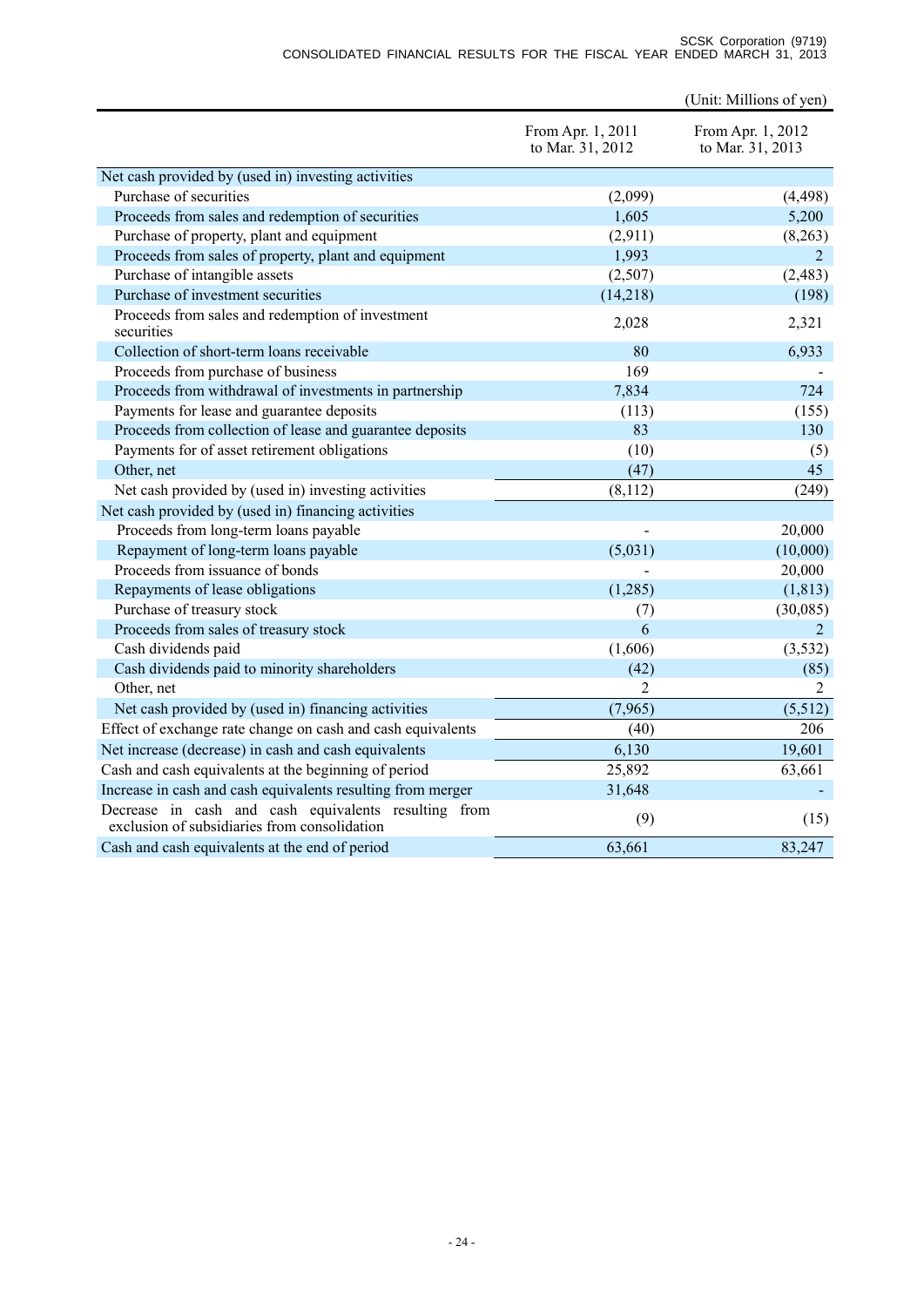# **For the fiscal year ended Mar. 31, 2013 (5) Notes to Consolidated Financial Statements**

(Notes regarding the Premise of a Going Concern) No applicable items.

(Significant Items for the Preparation of Consolidated Financial Statements)

# 1. Scope of Consolidation

1. 23 consolidated subsidiaries HOKKAIDO CSK CORPORATION FUKUOKA CSK CORPORATION JIEC Co., Ltd. Sumisho Computer Systems (USA), Inc. SUMISHO COMPUTER SYSTEMS (EUROPE) LTD. Sumisho Computer Systems (Shanghai) Limited Sumisho Computer Systems (Asia Pacific) Pte. Ltd. SCS Solutions Inc. Sumisho Computer Systems (Dalian) Co., Ltd. CSK WinTechnology Corporation CSK Nearshore Systems Corporation CSK ServiceWare Corporation VeriServe Corporation CSK PRESCENDO CORPORATION VA Linux Systems Japan K.K. CSK SYSTEM MANAGEMENT CORPORATION Allied Engineering Corporation CSI SOLUTIONS Corporation QUO CARD Co., Ltd. Veriserve Shanghai Corporation Two other investment partnerships and one silent partnership

SUPER SOFTWARE COMPANY, LTD. was removed from the scope of consolidation on July 1, 2012, because of a loss of material significance upon a transfer of all that company's business operations to the Company.

CSK-IS and CSK PRINCIPALS CO., LTD. were removed from the scope of consolidation on March 1, 2013, upon special liquidations.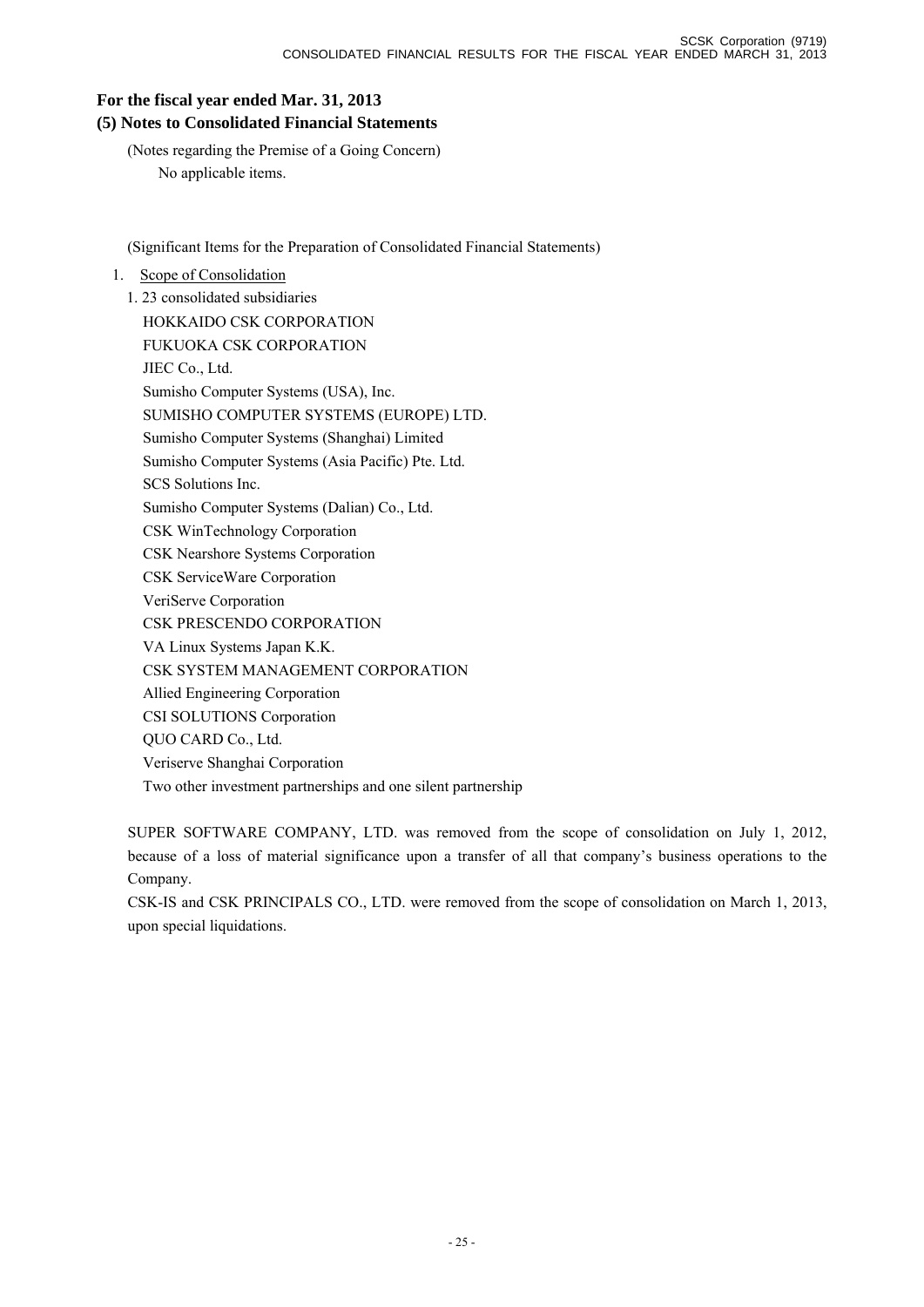2. Major non-consolidated subsidiaries and affiliates

Tokyo Green Systems Corporation CSK SYSTEMS (SHANGHAI) Co., LTD. CSK SYSTEMS (DALIAN) Co., LTD.

Non-consolidated subsidiaries are excluded from consolidation because they are all small in size, and their total assets, sales, net income and retained earnings are immaterial to the consolidated financial statements.

2 Application of the Equity Method 4 equity-method affiliates ATLED Co., Ltd. Sumisho Joho Datacraft Corporation ARGO GRAPHICS Inc. GIOT CORPORATION

Non-consolidated subsidiaries not accounted for by the equity method (Tokyo Green Systems Corporation, etc.) are excluded from accounting under the equity method because they are all small in size and their total assets, sales, net income and retained earnings are immaterial to the consolidated financial statements.

Whiz Partners Inc. was not accounted for by the equity method upon the Company's sale of its entire equity stake in that company on December 25, 2012.

Lightworks Corporation was not accounted for by the equity method upon a reduction in the Company's equity stake in that company resulting from a sale of a portion of our shareholdings in same on March 29, 2013.

# 3 Fiscal Year of Consolidated Subsidiaries

As the fiscal year-end of SUMISHO COMPUTER SYSTEMS (EUROPE) LTD., Sumisho Computer Systems (Shanghai) Co., Ltd., Sumisho Computer Systems (Dalian) Co., Ltd., Sumisho Computer Systems (Asia Pacific) Pte. Ltd., Veriserve Shanghai Corporation and two other investment partnerships is December 31, preparation of the consolidated financial statements for the fiscal year ended March 31, 2013 is based on the financial statements for the period from January 1, 2012 through to December 31, 2012, with necessary adjustments made for consolidation purposes with regard to material transactions that took place in the period between the above period-end and the fiscal year-end of the Company.

Except for the items stated above, items are omitted for any information that did not change significantly in the period since the most recent Securities Report (filed June 27, 2012).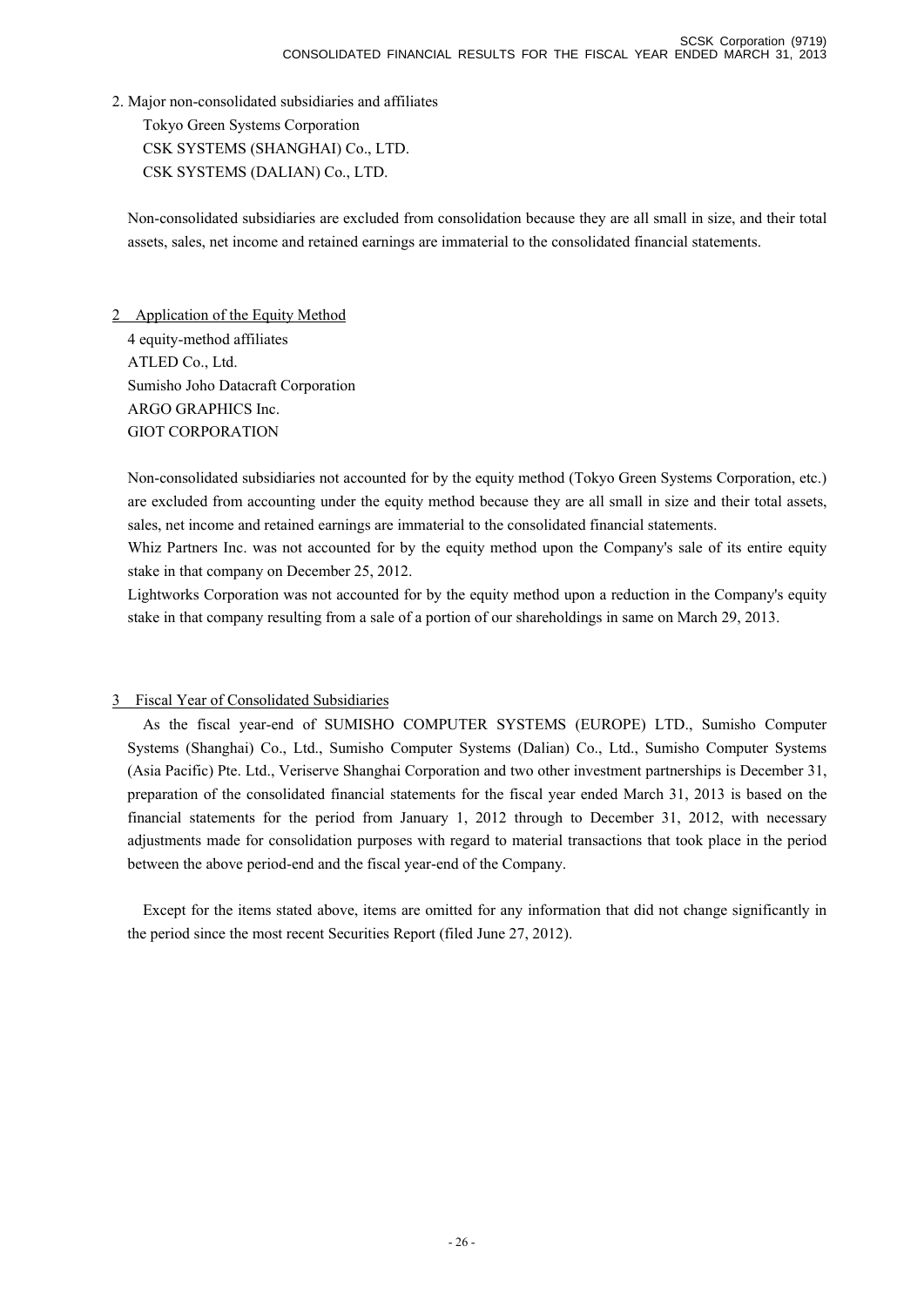#### **(Changes in method of presentation)**

(Consolidated Statements of Cash Flow)

Beginning with the fiscal year under review, "Interest expenses," which was included within the "Others, net" line under "Cash flows from operating activities" in our financial statements for the previous fiscal year, and "Collection of short-term loans receivable," which was included within the "Others, net" line under "Cash flows from investing activities" in same, are, because of their increasing monetary significance, to be presented as independent line items. Financial statements for the previous year have been restated to reflect this change in presentation.

Accordingly, within the Consolidated Statements of Cash Flow for the previous fiscal year, ¥8,923 million originally presented as "Others, net" under "Cash flows from operating activities" has been restated as ¥8,728 million in "Others, net" and ¥195 million in "Interest expenses paid on loans and bonds;" and the ¥33 million originally presented as "Others, net" under "Cash flows from investing activities" has been restated as negative ¥47 million in "Others, net" and positive ¥80 million in "Collection of short-term loans receivable."

#### **(Segment Information, etc.)**

#### **(Segment information)**

#### **1. Overview of reported segments**

The Company designates its reported segments according to the business divisions as organizational units. The Board of Directors and the Chairman & CEO decide on the allocation of business resources, evaluate business performance, and conduct other such managerial duties in reference to these organizational units, with such managerial decision-making directly reflected in the pursuit of business activities within those business divisions.

The Company's business groups are arranged by IT service business area in consideration of client characteristics. Each business division plans and pursues its activities under a companywide business strategy as it relates to its own service area. Based on this arrangement, eight reportable segments have been designated: Industrial Systems business, Financial Systems business, Global Systems business, Business Solutions and Cross-Functional Business, Business Services, IT Management, IT Platform Solutions, and Prepaid Card Business.

Businesses not included within the above are presented in the aggregate as "Others."

Presented below is an overview of the business activities of each of the reportable segments.

- (1) Industrial Systems business: This business group manages manufacturing, communication, distribution, media, and service industries, all based on advanced SI capabilities and business know-how. It offers the Company's self-developed ERP package, "ProActive," and a variety of other solutions pertaining to SCM, CRM, EDI, BI, enterprise systems, information systems and EC websites.
- (2) Financial Systems business: This business group supplies system services for banks, brokerages, insurance companies, and a variety of other financial business extending to credit card issuers and sales finance companies, utilizing experience and technological capabilities built up over years of experience with financial industry clientele.
- (3) Global Systems business: This business group offers IT services, including local site support, for companies which operate their business around the world. It draws on expertise and experience accumulated over years of providing support to such globally active clients as Sumitomo Corporation.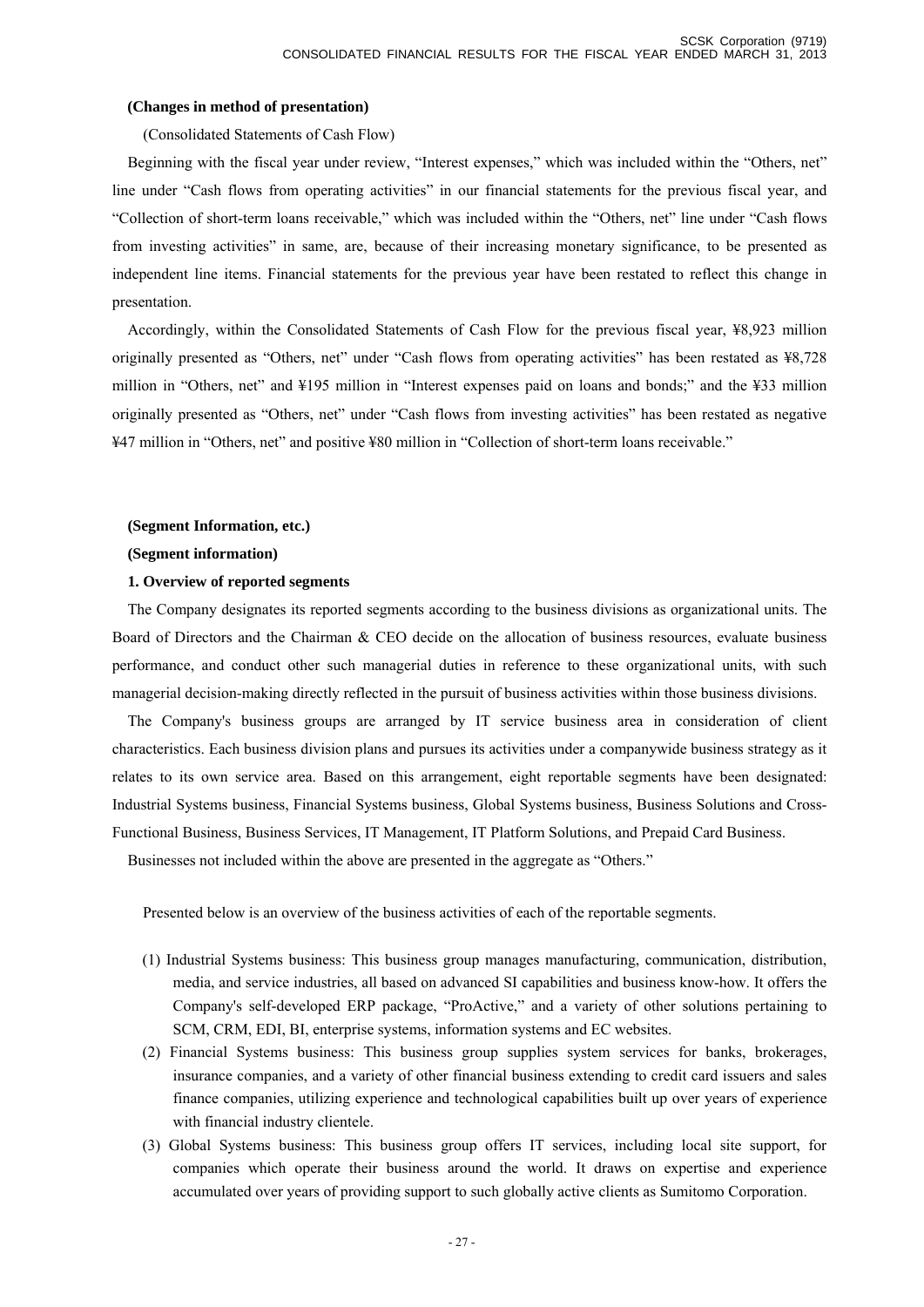- (4) Solutions/Cross-Functional: This business group offers ERP solutions centered on "SAP ERP" from SAP and "Oracle EBS" from Oracle, along with such peripheral solutions relating to CRM, IT governance and BI.
- (5) Business Services: This business group offers a full range of business services, including technical support, customer support, help desk operation, telephone sales support and data entry, software verification/testing services, and a full range of fulfillment services, from EC site configuration and installation to back office operations and logistics.
- (6) IT Management: This business group operates ten domestic netXDC solution-oriented data centers, known for the robustness of their facilities and the sophistication of their security controls. From these data centers it provides solutions-driven outsourcing services to meet a full range of client needs, including operational cost reduction, infrastructure integration and optimization, governance intensification and project continuity, infrastructural support for a variety of cloud computing options (private, public and hybrid), and a variety of other IT services, including website management and 24/7/365 SE support.
- (7) IT Platform Solutions: This business group provides a wide range of products and advanced engineering services, including server storage devices, high performance computing (HPC) hardware and software, network switches and routers, VoIP products, IP telephony systems, communications/CATV devices, security-related products and data conversion tools.
- (8) Prepaid Card Business: The prepaid card business provides issuing and settlement services for prepaid cards, develops and markets card systems, etc.

In conjunction with this change in segment classification beginning with the fiscal year under review, comparable amounts for segment-specific sales, profit/loss, assets and other items have been restated within the Company's consolidated financial statements for the previous fiscal year.

# **2. Accounting methods used to calculate net sales, segment income (loss) and other items for reported segments**

Accounting method for reported segments is the same as described in "Significant Items for the Preparation of Consolidated Financial Statements." Income of reported segments is based on operating income. Internal net sales or transfers are based on current market prices.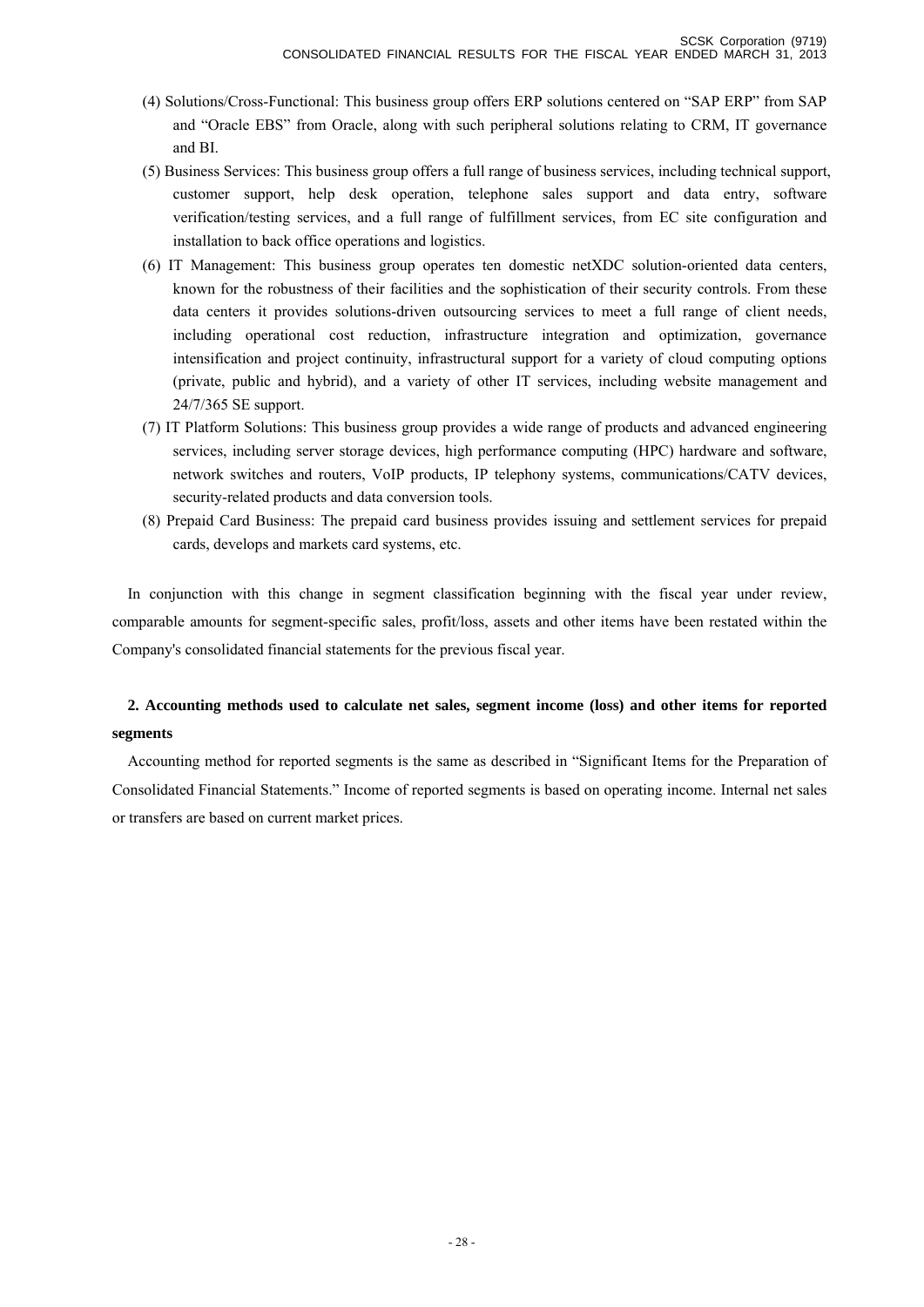#### **3. Information on Sales, Income (Loss) by Reported segment**

#### **For the fiscal year ended March 31, 2012 (April 1, 2011 – March 31, 2012)**

 (Unit: Millions of yen) Industrial **Systems** business Financial **Systems** business Global **Systems** business Business Solutions and Cross-Functional business Business Services IT Management IT Platform solutions Prepaid Card Business Sales (1) Outside customers 47,726 31,515 12,141 10,026 15,591 25,120 55,759 1,722 (2) Inter-segment sales or transfers 2,804 112 380 1,955 548 4,822 3,186 96 Total 50,530 31,628 12,521 11,981 16,140 29,943 58,946 1,819 Segment income (loss) 2,966 2,742 1,740 <sup>273</sup> <sup>208</sup> 2,359 2,801 431 Segment assets 24,631 | 16,028 | 2,582 | 2,806 | 11,672 | 36,841 | 22,455 | 52,790 **Other** Depreciation and amortization 1,304 195 116 309 190 1,499 696 32 Investments in equity method affiliates  $142$  - - - 6 87 3,181 -Net increase in tangible fixed assets and intangible fixed assets 1,138 146 105 33 109 4,193 527 61

|                                                                          | Others | Total   | Adjustments | Per          |
|--------------------------------------------------------------------------|--------|---------|-------------|--------------|
|                                                                          |        |         | Note 1      | consolidated |
|                                                                          |        |         |             | financial    |
|                                                                          |        |         |             | statements   |
|                                                                          |        |         |             | Note 2       |
| <b>Sales</b>                                                             |        |         |             |              |
| Outside customers<br>(1)                                                 | 722    | 200,326 |             | 200,326      |
| Inter-segment sales<br>(2)<br>or transfers                               | 12     | 13,919  | (13,919)    |              |
| Total                                                                    | 734    | 214,246 | (13,919)    | 200,326      |
| Segment income (loss)                                                    | 260    | 13,784  | (904)       | 12,879       |
| Segment assets                                                           | 6,812  | 180,621 | 120,307     | 300,928      |
| Other                                                                    |        |         |             |              |
| Depreciation and<br>amortization                                         | 173    | 4,518   | 861         | 5,380        |
| Investments in<br>equity method<br>affiliates                            | 297    | 3,716   |             | 3,716        |
| Net increase in tangible.<br>fixed assets and<br>intangible fixed assets |        | 6,315   | 1,618       | 7,934        |

Notes: 1 Adjustments are as follows:

(2) ¥120,307 million in segment assets to reflect companywide assets, etc., not allocated to any reportable segment.

<sup>(1) (¥904)</sup> million in Segment income (loss) to reflect companywide expenses, etc., not allocated to any reportable segment.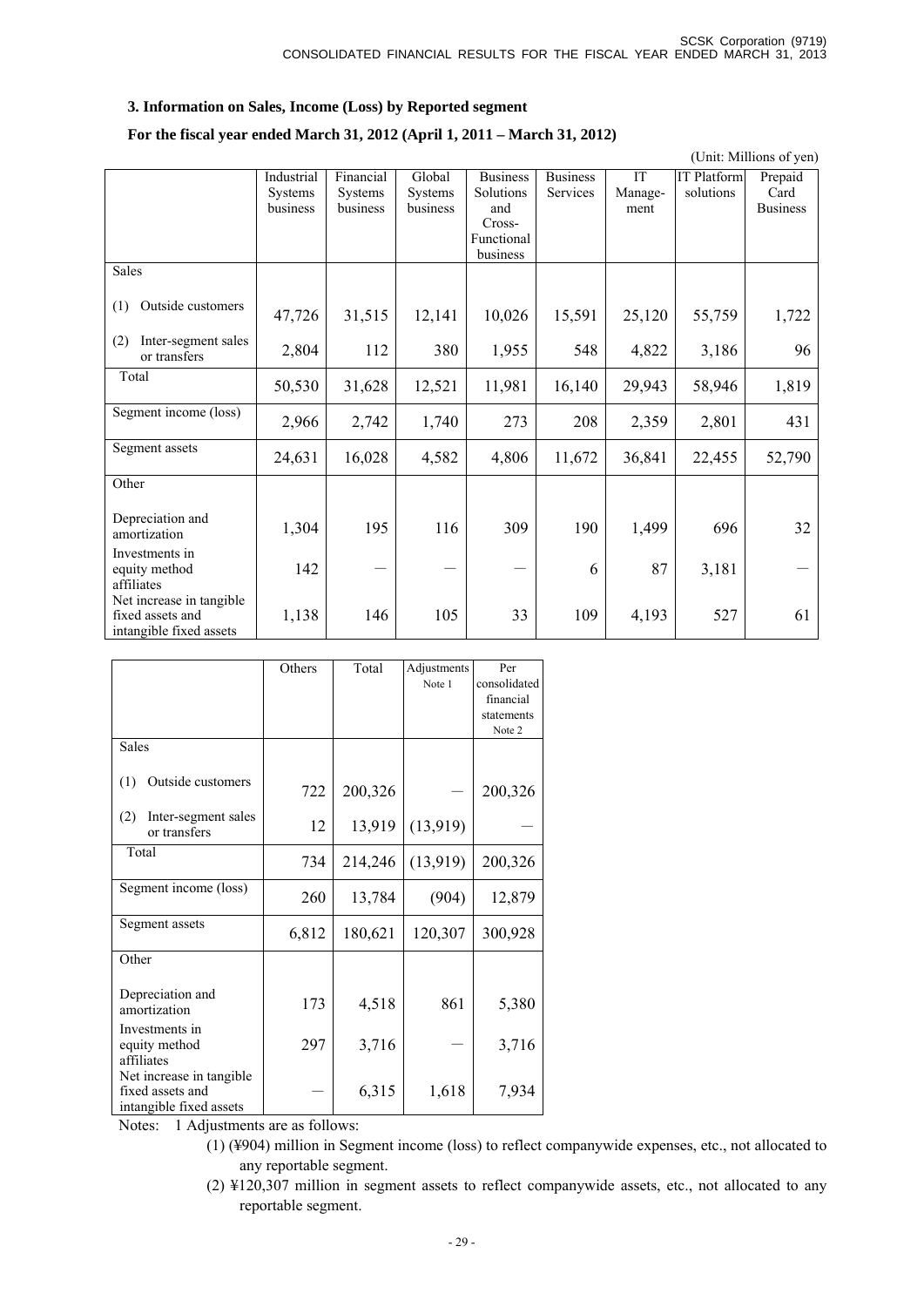- (3) ¥861 million in depreciation to reflect depreciation charges on companywide assets.
- (4) ¥1,618 million in net increase/decrease in tangible/intangible assets to reflect net additions to companywide assets (construction of new headquarters building, etc.).
- 2 Segment income (loss) is presented as operating income from the Consolidated Statements of Income as adjusted for intersegment transfers and companywide allocations.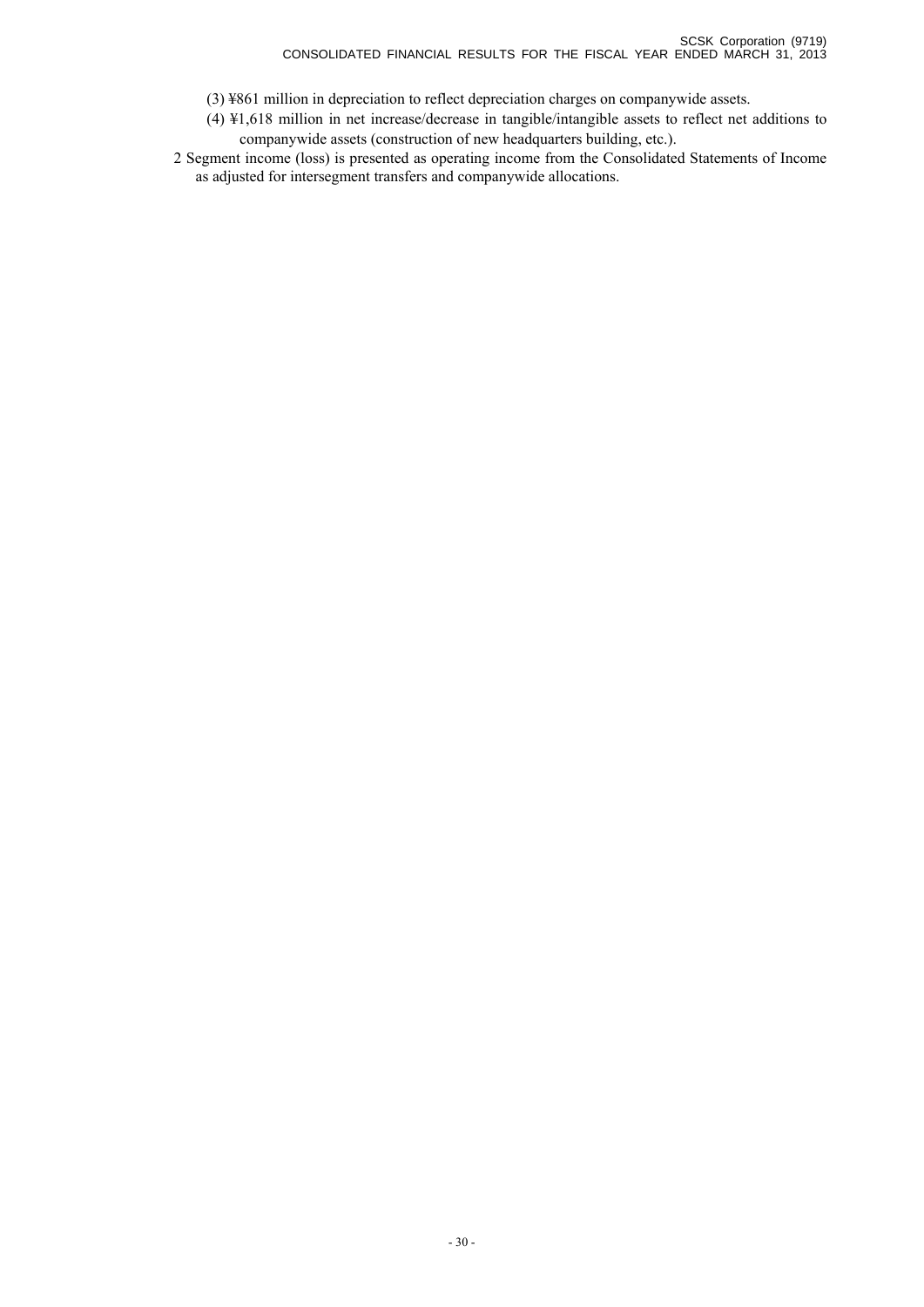#### **For the fiscal year ended March 31, 2013 (April 1, 2012 – March 31, 2013)**

|                                         |                |                |                |                      |                 |           |                    | (Unit: Millions of yen) |
|-----------------------------------------|----------------|----------------|----------------|----------------------|-----------------|-----------|--------------------|-------------------------|
|                                         | Industrial     | Financial      | Global         | <b>Business</b>      | <b>Business</b> | <b>IT</b> | <b>IT Platform</b> | Prepaid                 |
|                                         | <b>Systems</b> | <b>Systems</b> | <b>Systems</b> | Solutions            | <b>Services</b> | Manage-   | solutions          | Card                    |
|                                         | business       | business       | business       | and                  |                 | ment      |                    | <b>Business</b>         |
|                                         |                |                |                | Cross-<br>Functional |                 |           |                    |                         |
|                                         |                |                |                | business             |                 |           |                    |                         |
| <b>Sales</b>                            |                |                |                |                      |                 |           |                    |                         |
|                                         |                |                |                |                      |                 |           |                    |                         |
| (1) Outside customers                   | 65,834         | 51,855         | 12,809         | 16,467               | 31,208          | 38,390    | 58,028             | 3,302                   |
| (2) Inter-segment sales<br>or transfers | 2,650          | 269            | 1,260          | 4,039                | 1,372           | 8,404     | 5,426              | 136                     |
| Total                                   |                |                |                |                      |                 |           |                    |                         |
|                                         | 68,484         | 52,124         | 14,069         | 20,507               | 32,580          | 46,795    | 63,454             | 3,438                   |
| Segment income (loss)                   | 5,072          | 4,731          | 2,039          | 1,322                | 996             | 3,144     | 3,617              | 572                     |
| Segment assets                          |                |                |                |                      |                 |           |                    |                         |
|                                         | 25,931         | 18,276         | 5,084          | 6,029                | 12,539          | 40,209    | 22,170             | 48,230                  |
| Other                                   |                |                |                |                      |                 |           |                    |                         |
| Depreciation and                        |                |                |                |                      |                 |           |                    |                         |
| amortization                            | 768            | 210            | 126            | 417                  | 330             | 2,625     | 481                | 78                      |
| Investments in                          |                |                |                |                      |                 |           |                    |                         |
| equity method                           | 162            |                |                |                      | 78              | 117       | 3,355              |                         |
| affiliates                              |                |                |                |                      |                 |           |                    |                         |
| Net increase in tangible                |                |                |                |                      |                 |           |                    |                         |
| fixed assets and                        | 1,099          | 172            | 33             | 195                  | 260             | 6,863     | 415                | 37                      |
| intangible fixed assets                 |                |                |                |                      |                 |           |                    |                         |

|                                                                         | Others | Total   | Adjustments | Per          |
|-------------------------------------------------------------------------|--------|---------|-------------|--------------|
|                                                                         |        |         | Note 1      | consolidated |
|                                                                         |        |         |             | financial    |
|                                                                         |        |         |             | statements   |
|                                                                         |        |         |             | Note 2       |
| <b>Sales</b>                                                            |        |         |             |              |
| (1) Outside customers                                                   | 737    | 278,634 |             | 278,634      |
| (2) Inter-segment sales<br>or transfers                                 | 17     | 23,575  | (23, 575)   |              |
| Total                                                                   | 754    | 302,210 | (23, 575)   | 278,634      |
| Segment income (loss)                                                   | 244    | 21,740  | (936)       | 20,803       |
| Segment assets                                                          | 6,141  | 184,615 | 138,213     | 322,828      |
| Other                                                                   |        |         |             |              |
| Depreciation and<br>amortization                                        | 178    | 5,217   | 1,472       | 6,690        |
| Investments in<br>equity method<br>affiliates                           |        | 3,713   |             | 3,713        |
| Net increase in tangible<br>fixed assets and<br>intangible fixed assets |        | 9,078   | 753         | 9,831        |

Notes: 1 Adjustments are as follows:

- (1) ¥936 million in operating income (loss) to reflect companywide expenses, etc., not allocated to any reportable segment.
- (2) ¥138,213 million in segment assets to reflect companywide assets, etc., not allocated to any reportable segment.
- (3) ¥1,472 million in depreciation and amortization to reflect depreciation charges on companywide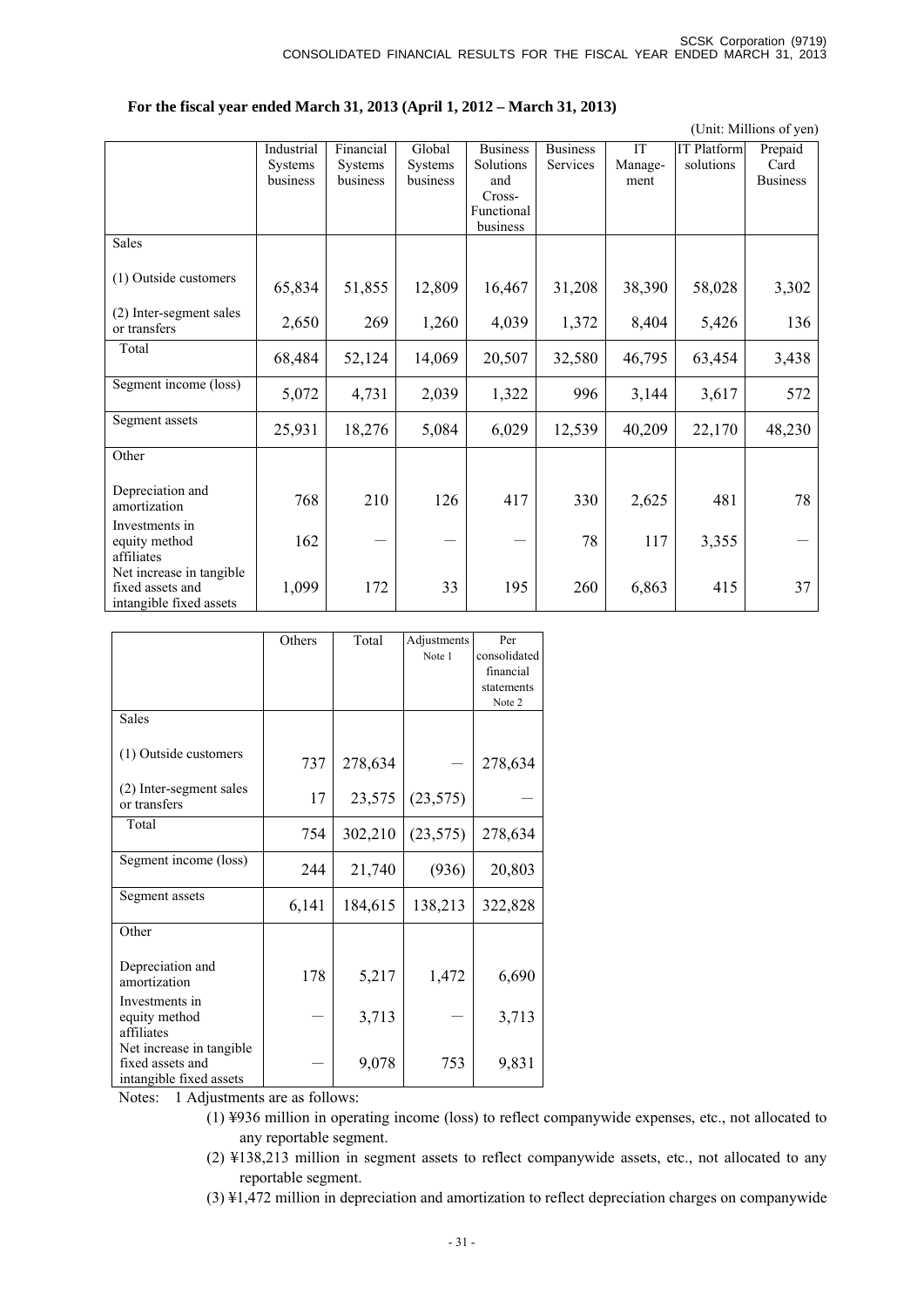assets.

(4) ¥753 million in net increase/decrease in tangible/intangible assets to reflect net additions to companywide assets (construction of new headquarters building, etc.).

2 Segment income (loss) is presented as operating income from the Consolidated Statements of Income as adjusted for intersegment transfers and companywide allocations.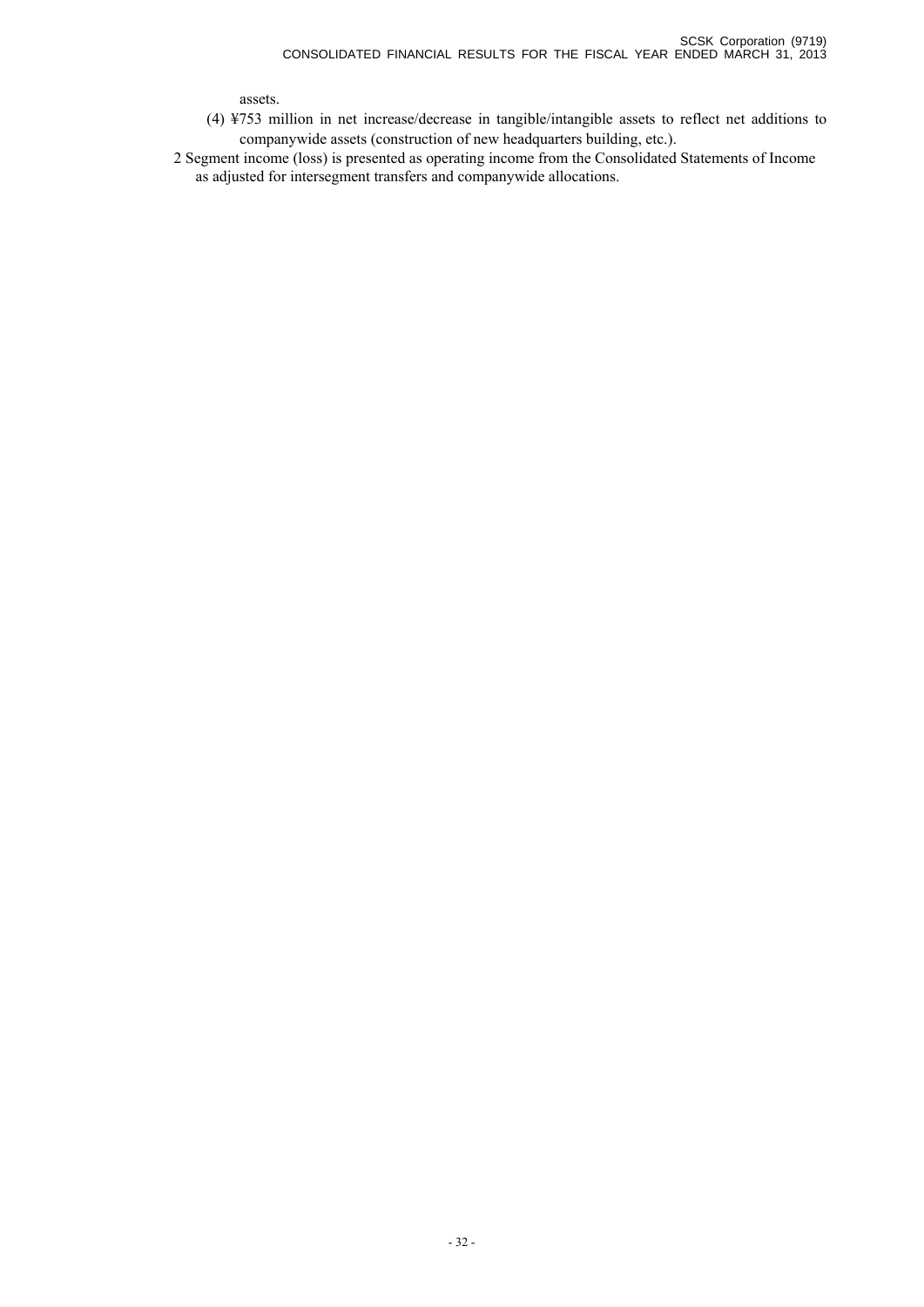#### **(Related information)**

## **Previous fiscal year (April 1, 2011- March 31, 2012)**

#### **1 Information by products and services**

Disclosure of relevant information is omitted as similar information is disclosed in the Segment information.

## **2 Information by geographic segment**

1) Sales

Sales information by geographic segment is not shown because sales in Japan account for over 90% of sales on the consolidated statement of income.

2) Tangible fixed assets

Tangible fixed asset information by geographic segment is not shown because tangible fixed assets in Japan account for over 90% of tangible fixed assets on the consolidated balance sheet.

#### **3 Major client(s)**

(Unit: Millions of yen)

| Client               | <b>Sales</b> | Reported sales segments                           |
|----------------------|--------------|---------------------------------------------------|
| Sumitomo Corporation |              | $14,112$ Global systems business<br>IT management |

Note: sales do not include those to companies/entities within the client's corporate group

#### **Fiscal year under review (April 1, 2012 - March 31, 2013)**

#### **1 Information by products and services**

Disclosure of relevant information is omitted as similar information is disclosed in the Segment information.

## **2 Information by geographic segment**

1) Sales

Sales information by geographic segment is not shown because sales in Japan account for over 90% of sales on the consolidated statement of income.

2) Tangible fixed assets

Tangible fixed asset information by geographic segment is not shown because tangible fixed assets in Japan account for over 90% of tangible fixed assets on the consolidated balance sheet.

## **3 Major client(s)**

(Unit: Millions of yen)

| Client               | Sales | Reported sales segments                  |
|----------------------|-------|------------------------------------------|
| Sumitomo Corporation |       | $13,904$ Global systems<br>IT management |

Note: sales do not include those to companies/entities within the client's corporate group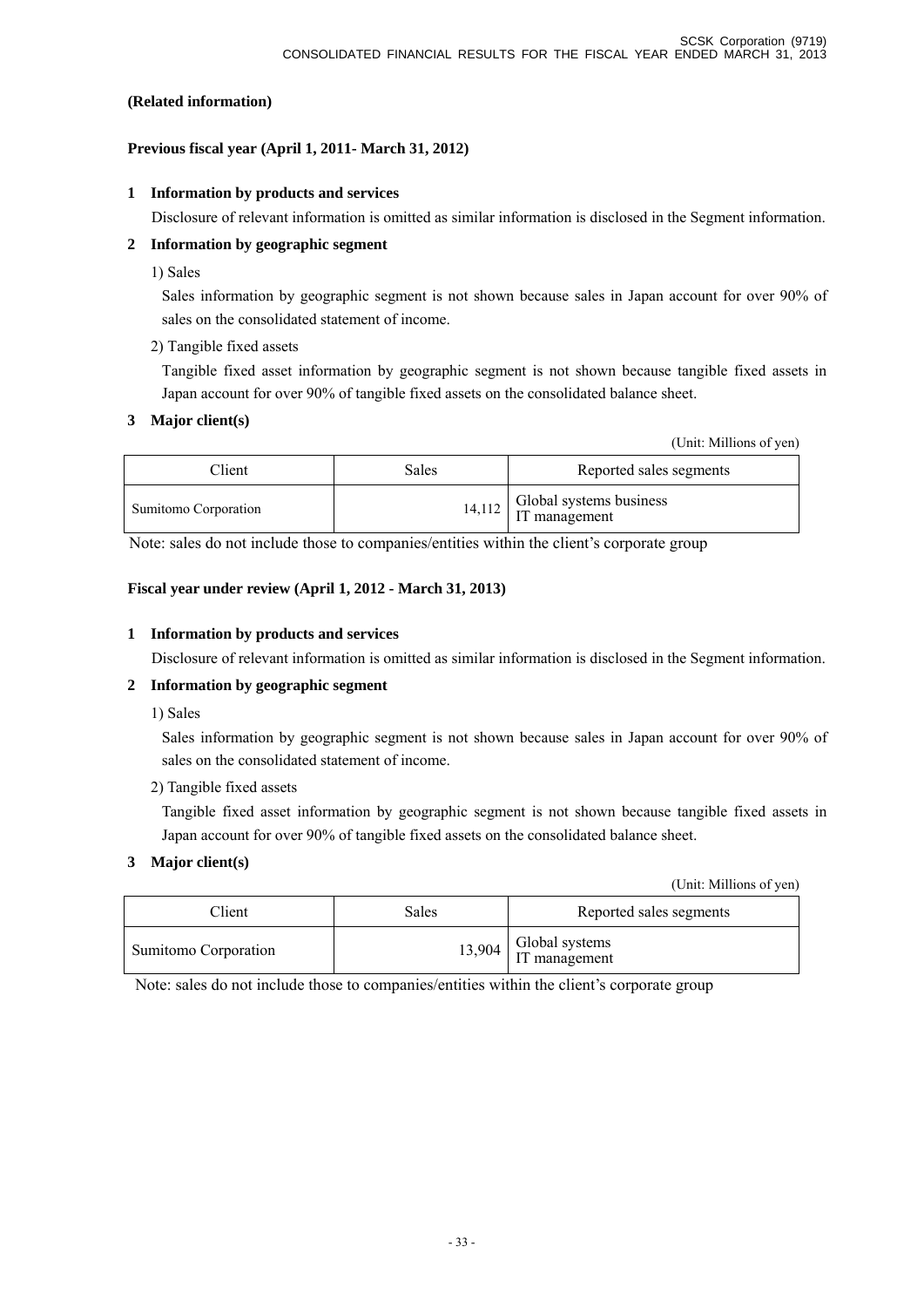#### **Information on impairment loss from fixed assets by reported segment**

## **Previous fiscal year (April 1, 2011- March 31, 2012)**

|                 |                                          |                                         |                                      |                                                |                             |                 |                                 | (Unit: Millions of Yen)            |
|-----------------|------------------------------------------|-----------------------------------------|--------------------------------------|------------------------------------------------|-----------------------------|-----------------|---------------------------------|------------------------------------|
|                 | Industrial<br><b>Systems</b><br>business | Financial<br><b>Systems</b><br>business | Global<br><b>Systems</b><br>business | Solutions/<br>Cross-<br>Functional<br>business | <b>Business</b><br>Services | Manage-<br>ment | <b>IT Platform</b><br>solutions | Prepaid<br>Card<br><b>Business</b> |
| Impairment loss |                                          |                                         |                                      |                                                |                             |                 | 470                             |                                    |

|                 | Others | Elimination<br>and<br>corporate | Total |
|-----------------|--------|---------------------------------|-------|
| Impairment loss |        | 1,700                           | 2,170 |

## **Fiscal year under review (April 1, 2012 - March 31, 2013)**

(Unit: Millions of Yen)

|                 | Industrial<br><b>Systems</b><br>business | Financial<br><b>Systems</b><br>business | Global<br><b>Systems</b><br>business | Solutions/<br>Cross-<br><b>Functional</b><br>business | <b>Business</b><br>Services | IТ<br>Manage-<br>ment | <b>IT Platform</b><br>solutions | Prepaid<br>Card<br><b>Business</b> |
|-----------------|------------------------------------------|-----------------------------------------|--------------------------------------|-------------------------------------------------------|-----------------------------|-----------------------|---------------------------------|------------------------------------|
| Impairment loss |                                          |                                         |                                      |                                                       |                             |                       |                                 |                                    |

|                 | Others | Elimination<br>and<br>corporate | Total |
|-----------------|--------|---------------------------------|-------|
| Impairment loss |        |                                 |       |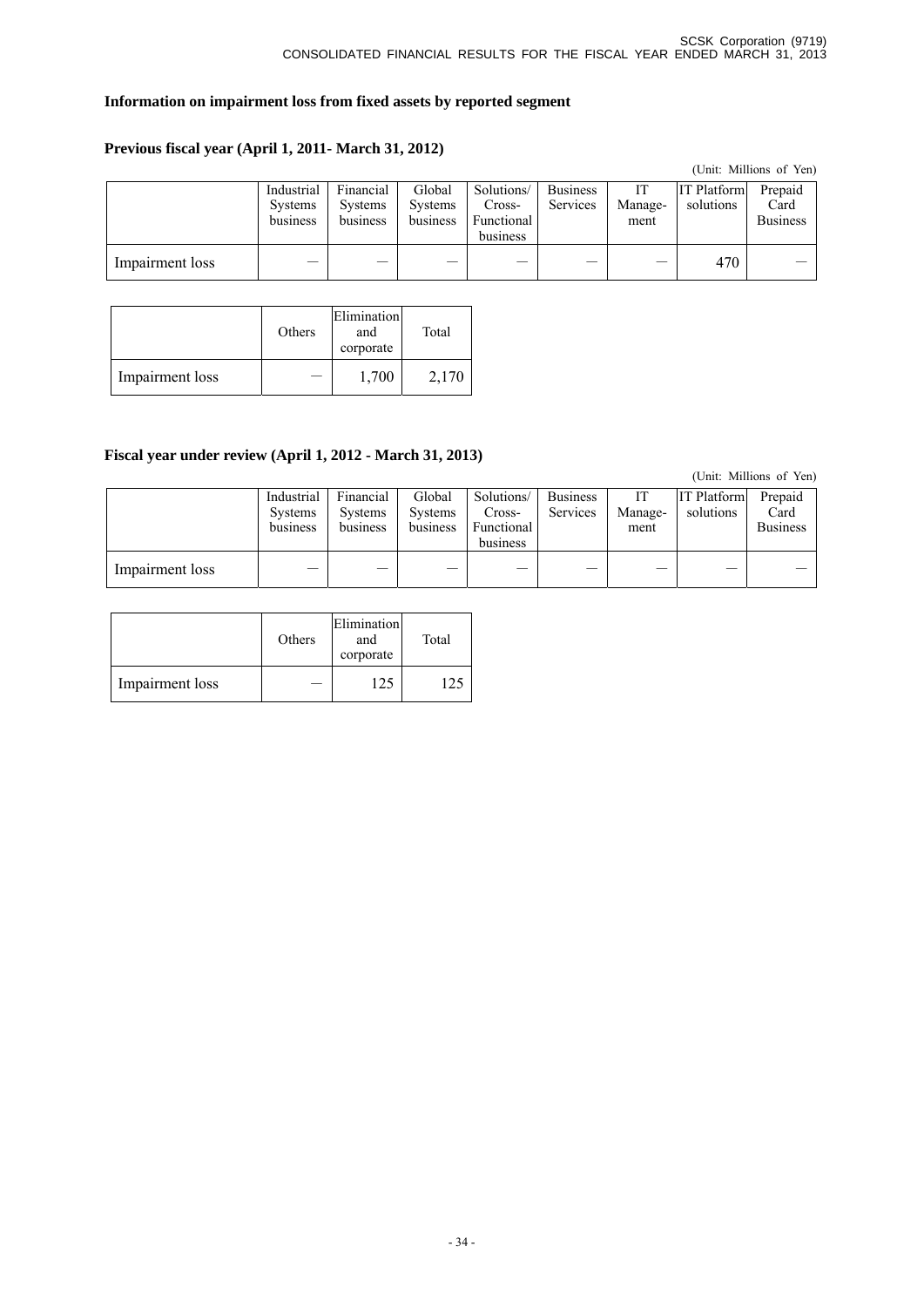## **Information on amortization of goodwill and unamortized balance by reported segment**

## **Previous fiscal year (April 1, 2011- March 31, 2012)**

|                             |                                          |                                         |                               |                                                |                             |                      | (Unit: Millions of Yen)         |                                    |
|-----------------------------|------------------------------------------|-----------------------------------------|-------------------------------|------------------------------------------------|-----------------------------|----------------------|---------------------------------|------------------------------------|
|                             | Industrial<br><b>Systems</b><br>business | Financial<br><b>Systems</b><br>business | Global<br>Systems<br>business | Solutions/<br>Cross-<br>Functional<br>business | <b>Business</b><br>Services | И<br>Manage-<br>ment | <b>IT Platform</b><br>solutions | Prepaid<br>Card<br><b>Business</b> |
| Amortization of<br>goodwill |                                          | 22                                      |                               |                                                |                             |                      | 44                              |                                    |
| Balance at end of<br>period |                                          | 30                                      |                               |                                                | 103                         | 4                    | 236                             |                                    |

|                             | Others | Elimination<br>and<br>corporate | Total |
|-----------------------------|--------|---------------------------------|-------|
| Amortization of<br>goodwill | 16     |                                 | 89    |
| Balance at end of<br>period | 75     |                                 | 454   |

## **Fiscal year under review (April 1, 2012 - March 31, 2013)**

|                             |                                          |                                         |                                      |                                                |                             |                       |                                 | (Unit: Millions of Yen))           |
|-----------------------------|------------------------------------------|-----------------------------------------|--------------------------------------|------------------------------------------------|-----------------------------|-----------------------|---------------------------------|------------------------------------|
|                             | Industrial<br><b>Systems</b><br>business | Financial<br><b>Systems</b><br>business | Global<br><b>Systems</b><br>business | Solutions/<br>Cross-<br>Functional<br>business | <b>Business</b><br>Services | IT<br>Manage-<br>ment | <b>IT Platform</b><br>solutions | Prepaid<br>Card<br><b>Business</b> |
| Amortization of<br>goodwill |                                          | 22                                      |                                      | __                                             | 20                          |                       | 44                              |                                    |
| Balance at end of<br>period |                                          |                                         | U                                    |                                                | 82                          |                       | 191                             |                                    |

|                             | Others | Elimination<br>and<br>corporate | Total |
|-----------------------------|--------|---------------------------------|-------|
| Amortization of<br>goodwill | 16     |                                 |       |
| Balance at end of<br>period | 59     |                                 | 343   |

## **Information on amortization of goodwill by reported segment**

**Previous fiscal year (April 1, 2011- March 31, 2012)**  Not applicable.

**Fiscal year under review (April 1, 2012 - March 31, 2013)**  Not applicable.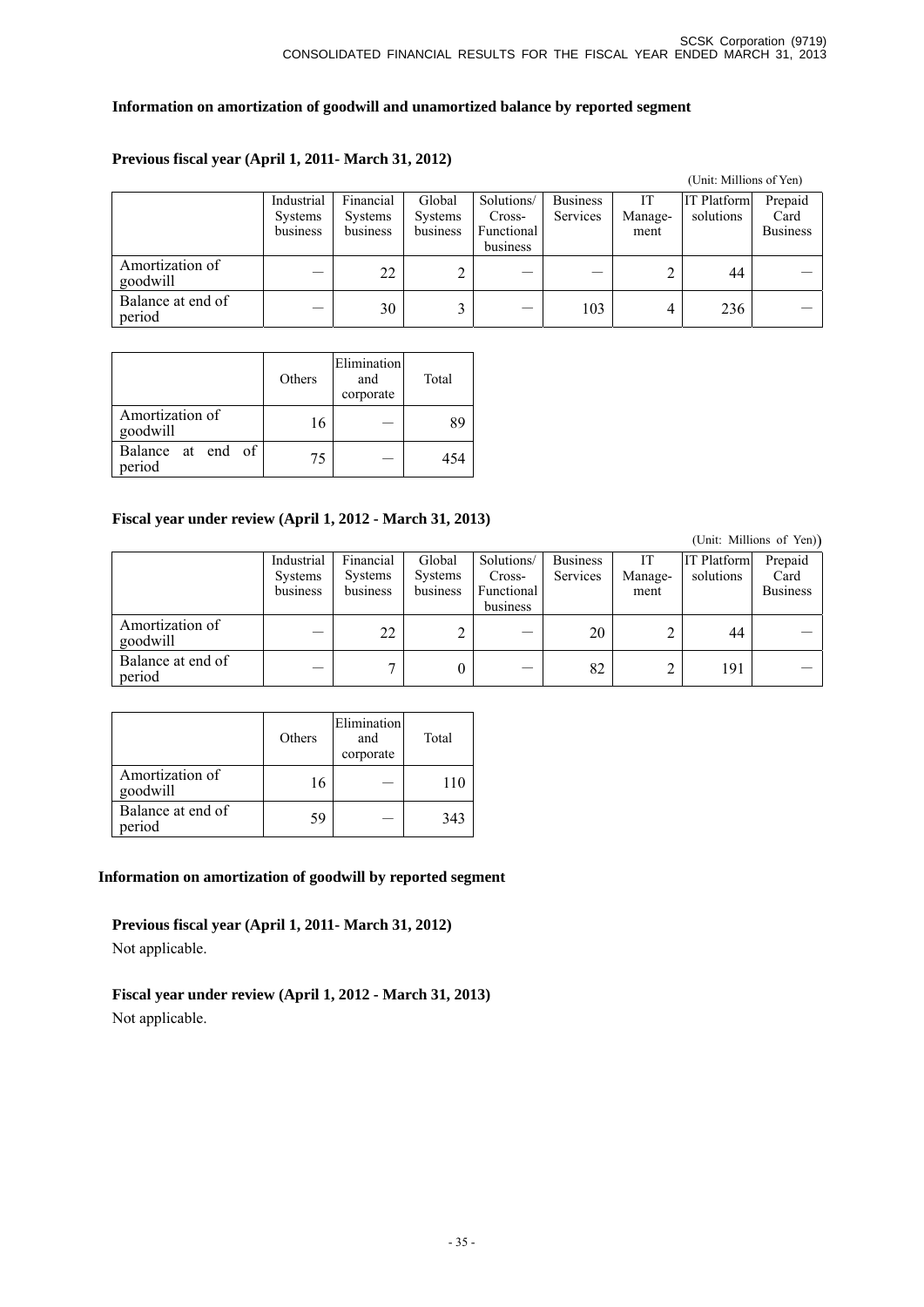## **(Per Share Information)**

|                                    |                  | (Unit: Yen)                                                     |
|------------------------------------|------------------|-----------------------------------------------------------------|
|                                    | Fiscal Year 2012 | Fiscal Year 2013                                                |
| Item                               |                  | (April 1, 2011 to March 31, $ $ (April 1, 2012 to March 31, $ $ |
|                                    | 2012)            | 2013)                                                           |
| Net assets per share               | 860.37           | 991.48                                                          |
| Net income per share               | 334.19           | 161.39                                                          |
| Fully diluted net income per share | 321.64           | 157.17                                                          |

Note: Net income per share and fully diluted net income per share are calculated on the following basis.

(Unit: Millions of yen unless otherwise stated)

| Item                                                                                                                                          | Fiscal Year 2012<br>2012)                                                                                                                                                                                                                                                                                                                                                                                                                                                                                                                                                                                                                                                                                                                                                  | Fiscal Year 2013<br>(April 1, 2011 to March 31, (April 1, 2012 to March 31,<br>2013)                                                                                                                                                                                                                                                                                                                                                                                                                                                                                                                                                                                                                                                                               |
|-----------------------------------------------------------------------------------------------------------------------------------------------|----------------------------------------------------------------------------------------------------------------------------------------------------------------------------------------------------------------------------------------------------------------------------------------------------------------------------------------------------------------------------------------------------------------------------------------------------------------------------------------------------------------------------------------------------------------------------------------------------------------------------------------------------------------------------------------------------------------------------------------------------------------------------|--------------------------------------------------------------------------------------------------------------------------------------------------------------------------------------------------------------------------------------------------------------------------------------------------------------------------------------------------------------------------------------------------------------------------------------------------------------------------------------------------------------------------------------------------------------------------------------------------------------------------------------------------------------------------------------------------------------------------------------------------------------------|
| Net income per share                                                                                                                          |                                                                                                                                                                                                                                                                                                                                                                                                                                                                                                                                                                                                                                                                                                                                                                            |                                                                                                                                                                                                                                                                                                                                                                                                                                                                                                                                                                                                                                                                                                                                                                    |
| Net income                                                                                                                                    | 25,669                                                                                                                                                                                                                                                                                                                                                                                                                                                                                                                                                                                                                                                                                                                                                                     | 16,730                                                                                                                                                                                                                                                                                                                                                                                                                                                                                                                                                                                                                                                                                                                                                             |
| Amount not attributable to common stock                                                                                                       |                                                                                                                                                                                                                                                                                                                                                                                                                                                                                                                                                                                                                                                                                                                                                                            |                                                                                                                                                                                                                                                                                                                                                                                                                                                                                                                                                                                                                                                                                                                                                                    |
| Net income attributable to common stock                                                                                                       | 25,669                                                                                                                                                                                                                                                                                                                                                                                                                                                                                                                                                                                                                                                                                                                                                                     | 16,730                                                                                                                                                                                                                                                                                                                                                                                                                                                                                                                                                                                                                                                                                                                                                             |
| Average number of shares of common<br>stock during the period                                                                                 | 76,810,279                                                                                                                                                                                                                                                                                                                                                                                                                                                                                                                                                                                                                                                                                                                                                                 | 103,665,373                                                                                                                                                                                                                                                                                                                                                                                                                                                                                                                                                                                                                                                                                                                                                        |
| Fully diluted net income per share                                                                                                            |                                                                                                                                                                                                                                                                                                                                                                                                                                                                                                                                                                                                                                                                                                                                                                            |                                                                                                                                                                                                                                                                                                                                                                                                                                                                                                                                                                                                                                                                                                                                                                    |
| Net income adjustment amount                                                                                                                  | 28                                                                                                                                                                                                                                                                                                                                                                                                                                                                                                                                                                                                                                                                                                                                                                         | 46                                                                                                                                                                                                                                                                                                                                                                                                                                                                                                                                                                                                                                                                                                                                                                 |
| (of which, interest paid (after deduction of<br>equivalent tax amount))                                                                       | (28)                                                                                                                                                                                                                                                                                                                                                                                                                                                                                                                                                                                                                                                                                                                                                                       | (58)                                                                                                                                                                                                                                                                                                                                                                                                                                                                                                                                                                                                                                                                                                                                                               |
| (Of which, change in holdings in equity<br>method affiliates due to their issuance of<br>subscription rights)                                 |                                                                                                                                                                                                                                                                                                                                                                                                                                                                                                                                                                                                                                                                                                                                                                            | (12)                                                                                                                                                                                                                                                                                                                                                                                                                                                                                                                                                                                                                                                                                                                                                               |
| Increase in the number of common shares                                                                                                       | 3,086,197                                                                                                                                                                                                                                                                                                                                                                                                                                                                                                                                                                                                                                                                                                                                                                  | 3,077,619                                                                                                                                                                                                                                                                                                                                                                                                                                                                                                                                                                                                                                                                                                                                                          |
| (of which, stock acquisition rights)                                                                                                          | (104, 175)                                                                                                                                                                                                                                                                                                                                                                                                                                                                                                                                                                                                                                                                                                                                                                 | (95, 597)                                                                                                                                                                                                                                                                                                                                                                                                                                                                                                                                                                                                                                                                                                                                                          |
| (of which, 1st convertible bonds with<br>stock acquisition rights attached)                                                                   | (2,982,022)                                                                                                                                                                                                                                                                                                                                                                                                                                                                                                                                                                                                                                                                                                                                                                | (2,982,022)                                                                                                                                                                                                                                                                                                                                                                                                                                                                                                                                                                                                                                                                                                                                                        |
| Overview of residual shares not included in the<br>calculation of fully diluted net income per share as they<br>do not have a dilutive effect | Stock options pertaining to<br>resolutions of the Annual<br>General Meeting of<br>Shareholders held on June<br>27, 2007: (The number of<br>shares subject to<br>subscription rights to<br>shares: 28,500 shares)<br>Stock options pertaining to<br>resolutions of the Annual<br>General Meeting of<br>Shareholders held on June<br>26, 2008: (Number of<br>shares subject to<br>subscription rights to<br>shares: $34,500$ shares)<br>Stock options pertaining to<br>resolutions of the Annual<br>General Meeting of<br>Shareholders held on June<br>$25, 2009$ : (The number of<br>shares subject to<br>subscription rights to<br>shares: $53,500$ shares)<br>Stock options pertaining to<br>resolutions of the Annual<br>General Meeting of<br>Shareholders held on June | Stock options pertaining to<br>resolutions of the Annual<br>General Meeting of<br>Shareholders held on June<br>26, 2008: (The number of<br>shares subject to<br>subscription rights to<br>shares: $34,500$ shares)<br>Stock options pertaining to<br>resolutions of the Annual<br>General Meeting of<br>Shareholders held on June<br>25, 2009: (Number of<br>shares subject to<br>subscription rights to<br>shares: 49,800 shares)<br>Stock options pertaining to<br>resolutions of the Annual<br>General Meeting of<br>Shareholders held on June<br>$25, 2010$ : (The number of<br>shares subject to<br>subscription rights to<br>shares: $40,000$ shares)<br>Stock options of ARGO<br>GRAPHICS Inc., an<br>affiliate accounted for by<br>the equity method: (The |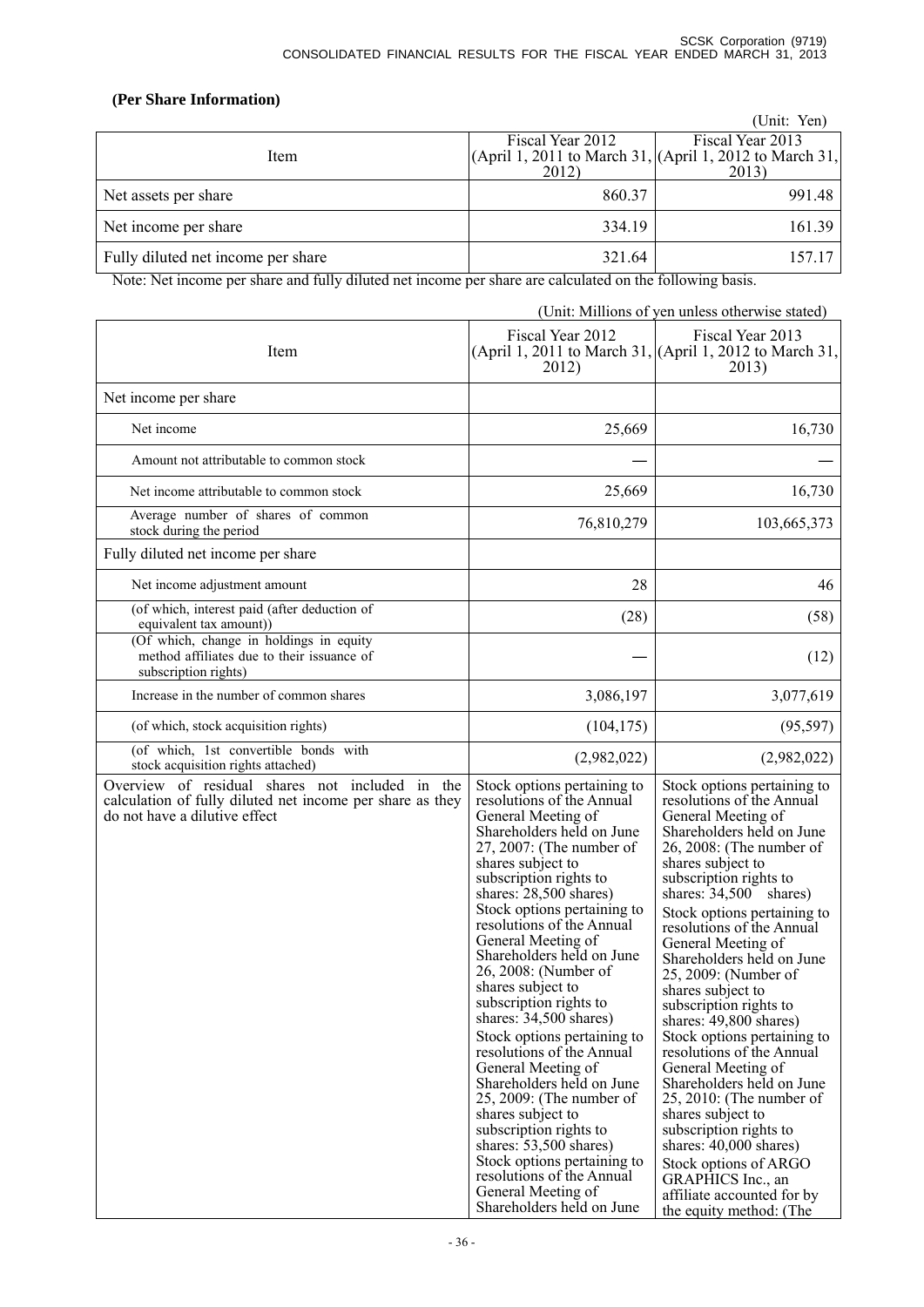| $25, 2010$ : (The number of | number of shares subject to |
|-----------------------------|-----------------------------|
| shares subject to           | stock acquisition rights)   |
| subscription rights to      | Sixth stock acquisition     |
| shares: $50,000$ shares)    | rights: $411,500$ shares    |
| Stock options of ARGO       |                             |
| GRAPHICS Inc., an           |                             |
| affiliate accounted for by  |                             |
| the equity method: (The     |                             |
| number of shares subject to |                             |
| stock acquisition rights)   |                             |
|                             |                             |
| Sixth stock acquisition     |                             |
| rights: $421,500$ shares    |                             |
| Seventh stock acquisition   |                             |
| rights: $460,100$ shares    |                             |
|                             |                             |
|                             |                             |
|                             |                             |

# **(Important Post Balance-Sheet Events)**

No applicable items.